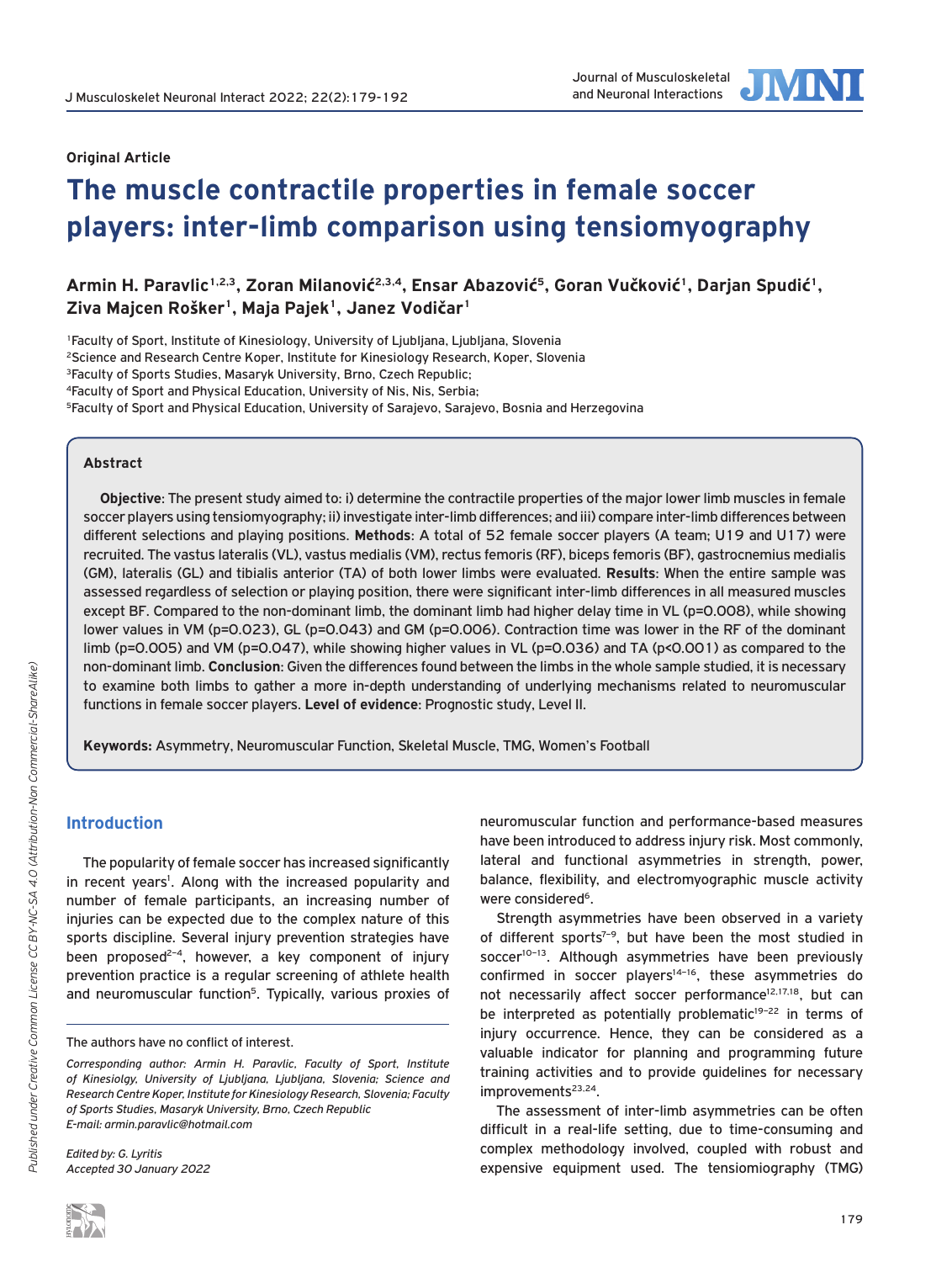represents a relatively new method for assessing the contractile properties of superficial skeletal muscles by evaluating lateral muscle deformation induced by electrical stimuli. Compared to other measurement methods representing the gold standard in neuromuscular function evaluation, such as isokinetic dynamometry and/or force plate, neuromuscular assessment with TMG is independent of motivation or volitional effort, which are moderators of athletic performance<sup>25</sup>.

TMG has been extensively used to measure muscle adaptations in different settings<sup>26-28</sup>. Although several time and distance related parameters of muscle contraction could be derived from TMG response, the contraction time (Tc) and maximal displacement amplitude i.e., displacement measure (Dm) proved to be the most reliable<sup>29-31</sup> and clinically relevant26,28,32. Decreased Tc values, would indicate a muscles with predominance of fast-twitch muscle fibres<sup>33,34</sup>, while Dm provides an information about the muscle structure i.e., increased Dm correlates well with decreased muscle stiffness<sup>26</sup>. Additionally, alterations in Dm and the half-relaxation time (Tr) showed to be the most sensitive measures of muscle fatigue<sup>35,36</sup>, with higher values indicating fatigued state<sup>36</sup> and/or in case of pathology such as anterior cruciate ligament (ACL) injury, it may indicate a muscles less resistant to fatigue<sup>37</sup>. Thus, TMG can be reliably used for noninvasive estimation of predominant skeletal muscle fibres $32$ , muscle fatigue monitoring<sup>36,38</sup>, training and rehabilitation induced adaptations<sup>27,28,39-41</sup> and lastly, for neuromuscular risk factors assessment of ACL injury<sup>37,42</sup>.

A few studies conducted on soccer players demonstrated the absence of bilateral asymmetry in elite and sub-elite male futsal players<sup>43</sup> and soccer players<sup>18,44,45</sup>. For example, Gill et al.<sup>44</sup> didn't find any difference in TMG parameters between dominant and non-dominant legs in Brazilian elite soccer players. Similarly, except for vastus medialis (VM) Tc, rectus femoris (RF) Tr and sustain time (Ts), and biceps femoris (BF) Ts, Alvarez-Diaz<sup>45</sup> found no significant difference for the majority of TMG variables assessed in injury-free, competitive Spanish soccer players. Thus, it can be argued that male soccer players with no history of musculoskeletal injuries leg dominance have no significant effect on TMG derived parameters<sup>18,43-45</sup>.

On the other hand, TMG was shown to be a valuable tool for assessing neuromuscular risk factors in ACL injuries<sup>37</sup>. The authors compared lower extremity TMG parameters between the healthy side of ACL-injured subjects and those of the gender- and sport-matched healthy control group<sup>37</sup>. It was found that time-related parameters in the vastus lateralis (VL) and RF muscles, such as Tr, were 71% and 61% higher in ACL-injured subjects compared to controls. In addition, RF showed 7% and 31% higher Tc and Ts in ACL-injured subjects compared to controls, respectively. Finally, Dm of the BF was found to be 48% higher in ACL-injured subjects. Overall, the later results suggest that fatigue resistance and muscle stiffness of hamstring muscles may be risk factors for ACL injury $37$ .

It is well known that the requirements of a soccer game

are gender-specific<sup>46</sup>. This could be due to the same characteristics of a soccer field and the same rules that apply regardless of anthropometric and physiological differences between the sexes<sup>46</sup>. Female soccer players cover less total distance during a match, less distance during high-intensity runs and sprints<sup>47</sup>, and generally run slower than men<sup>48</sup>. Consequently, these factors may lead to different neuromuscular performance patterns of the major muscles that act in soccer<sup>49,50</sup>, as well as greater load on their musculoskeletal system<sup>46</sup>, resulting in different injury patterns<sup>51</sup> or a greater injury incidence in female than male soccer players<sup>51-53</sup>.

To the best of the authors' knowledge, no TMG study with female soccer players can be found in the literature. Therefore, the purpose of the current study is threefold. First, we aimed to identify TMG-derived parameters for the major lower limb muscles in female soccer players; second, to investigate inter-limb differences; and third, to compare inter-limb differences across different selections and playing positions.

### **Methods**

### *Subjects*

The sample comprised of 52 female soccer players (average age:  $18 \pm 4$  years; body height  $168.46 \pm 6.76$  cm; body mass  $60.98 \pm 7.12$  kg; body mass index  $21.44 \pm 1.71$ kg/m2) of the Slovenian National Team that were assessed at the beginning of the new 2021/2022 soccer season. One week before the actual data collection, players were informed about the measurement procedures and detailed study protocol. They were advised not to have a strenuous workout for at least 48 hours before the assessment, which was monitored by the team staff. Before the initial assessment, a brief meeting was held to explain a study protocol in detail where written consent of each athlete was obtained as well. All players were physically healthy, without acute pain, and serious lower limb injury-free for at least one year. This study was approved by the Ethical Committee of Faculty of Sport (University of Ljubljana, Slovenia).

#### *Experimental approach to the problem*

A cross-sectional cohort study was conducted to investigate the inter-limb differences in neuromuscular performance of female soccer players using TMG. To address this question, the 52 female soccer players from the three Slovenian National Team selections (A team [A], N=18; under 19 years of age [U19], N=11; and under 17 years of age [U17], N=23) were assessed at the beginning of the upcoming season. These included, 15 central defenders (CD), 10 fullbacks (FB), 18 midfielders (MF), and 9 forwards (FW). All players typically have 4 to 7 soccerspecific training sessions and one to three strength and power-based training sessions per week, depending on the specific periods of the season. There were nine left-sided dominant and 43 right-sided dominant soccer players. Leg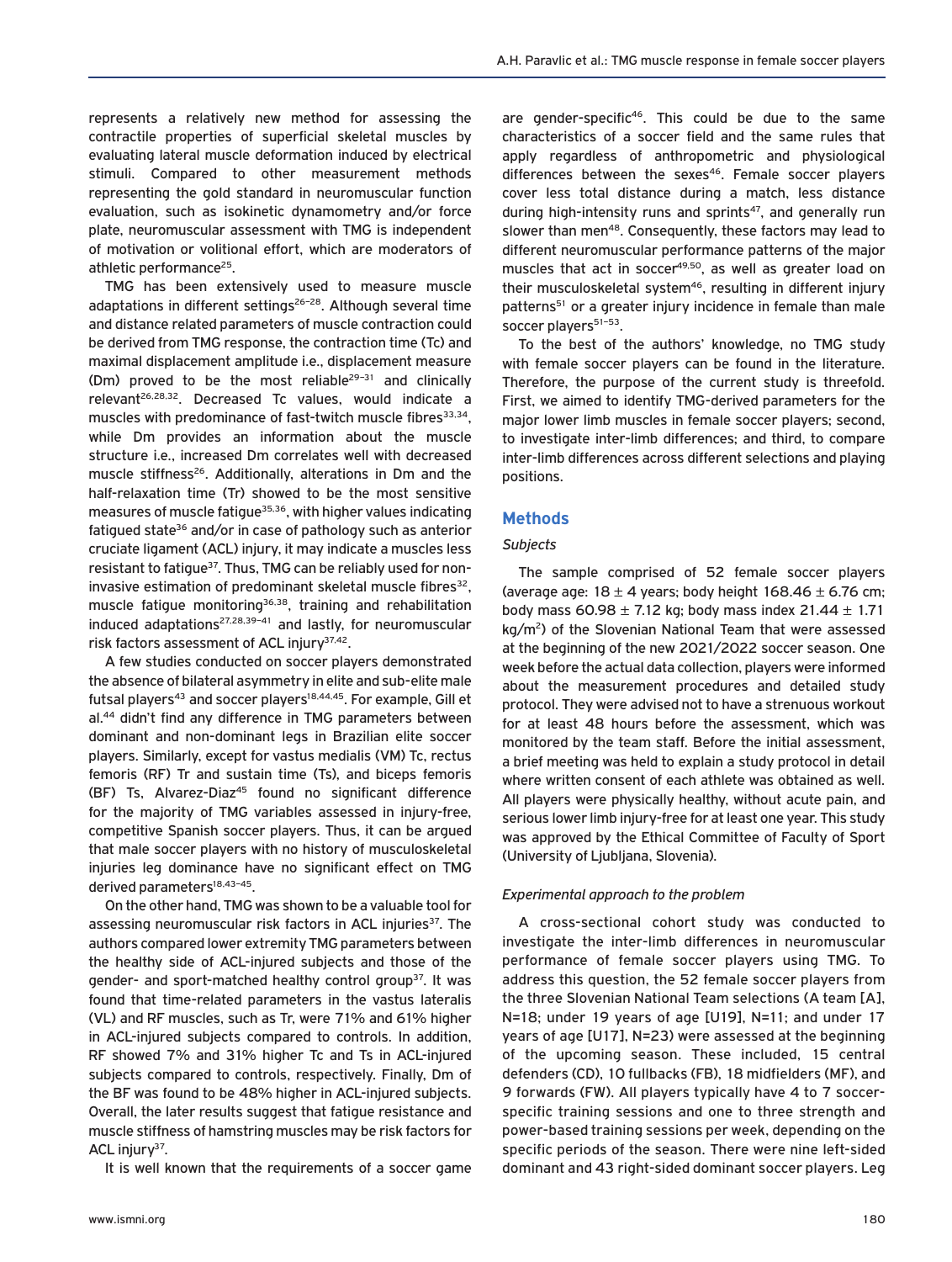dominance was defined as the preferred leg the players are kicking the ball with <sup>54</sup>. All measurements were performed by the well experienced professionals.

All procedures were carried in the following order:

#### Anthropometry

Body mass and height were measured using a stadiometer and scale anthropometer (GPM, Model 101, Zurich, Switzerland) to the nearest 0.1 cm, while body mass was assessed with multifrequency bioelectrical impedance (InBody 720: Biospace, Tokyo, Japan) to the nearest of 0.05 kg. Additionally, fat mass, body fat percentage, skeletal muscle mass, fat free mass and total body water were calculated using manufacturer's algorithm.

#### *Tensiomyography assessment*

The contractile properties of the individual muscles were assessed by the non-invasive TMG method. We measured superficial muscles surrounding the knee joint. Therefore, BF assessment was performed while prone at rest at a knee angle set at 5° of knee flexion; whereas the vastus lateralis VL, vastus medialis (VM), and RF were measured while supine at rest at a knee angle set at 30° knee flexion. Foam pads were used for leg support in both positions. We used the well-established methodology previously described<sup>28,29</sup> In brief, following an electrically induced isometric twitch, the radial displacement of the muscle belly was recorded at the skin surface using a sensitive digital displacement sensor (TMG-BMC, Ljubljana, Slovenia). The sensor was set perpendicular to the skin normal plane above the muscle belly as recommended<sup>55</sup>. The rounded (5-cm diameter) selfadhesive cathode and anode (Axelgaard, Aarhus, Denmark) were set 5 cm distally and 5 cm proximally to the measuring point, on all muscles assessed. Electrical stimulation was applied through a TMG-100 System electro stimulator (TMG-BMC d.o.o., Ljubljana, Slovenia) with a pulse width of 1 ms and an initial amplitude of 20 mA. During each measurement, the amplitude was progressively increased by 20 mA increments until there was no further increase in the amplitude of the TMG response (Dm), which was usually accompanied by the maximal stimuli of 110 mA. Rest periods between two stimuli of 30 s were given between each stimulus to minimize the effects of fatigue and potentiation. More detailed testing procedures were previously described elsewhere<sup>29,30</sup>. From two maximal twitch responses, several TMG parameters were calculated, as follows: delay time (Td) as time from an electrical impulse to 10% of the Dm; Tc as time from 10% to 90% of Dm; Ts as time from 50% to 50% of Dm; and Tr as time from 90% to 50% of Dm. Additionally, from the TMGderived parameters a myosin heavy chain (MHC) I (MHC-I) proportion (in %) was estimated as proposed by Šimunić et al.32 for VL muscle only (Equation 1).

Equation 1:

*MHC-I* (%) = 2.829  $\left(\frac{\%}{m_s}\right)$  \* *Td*+2.98  $\left(\frac{\%}{m_s}\right)$  \* *Tc*+1.27  $\left(\frac{\%}{m_s}\right)$  \* *Tr*-121.023%

where *MHC – I* proportion represents MHC type I proportion in VL muscle, *Td* TMG-derived delay time, *Tc* TMG-derived contraction time, and *Tr* TMG-derived half relaxation time of VL muscle.

Moreover, the TMG proposed the algorithm for calculating both the lateral and functional symmetries which were implemented in the current investigation (Equations 2 and 3). Equation 2:

$$
LS=0.1 \times \left(\frac{MIN(TdR; TdL)}{MAX(TdR; TdL)}\right) + 0.6 \times \left(\frac{MIN(TcR; TcL)}{MAX(TcR; TcL)}\right) + 0.1 \times \left(\frac{MIN(TsR; TsL)}{MAX(TsR; TsL)}\right) + 0.2 \times \left(\frac{MIN(DmR; DmL)}{MAX(DmR; DmL)}\right) \times 100
$$

where LS represents the lateral symmetry, MIN  $-$  the minimum, MAX– the maximum, R – right leg parameters and L – left leg parameters.

Equation 3:

*FS*=0.1 *x MIN(AVERAGE(TdRF;TdVL;TdVM);TdBF) MAX(AVERAGE(TdRF;TdVL;TdVM);TdBF) MIN(AVERAGE(TcRF;TcVL;TcVM);TcBF) MAX(AVERAGE(TcRF;TcVL;TcVM);TcBF)* + 0.8 *x MIN(AVERAGE(TrRF;TrVL;TrVM);TrBF) MAX(AVERAGE(TrRF;TrVL;TrVM);TrBF) x* 100 +0.1 *x*

where FS represents a functional symmetry, MIN  $-$  the minimum, MAX– the maximum,  $R$  – right leg parameters and  $L$  – left leg parameters.

### **Statistical analysis**

All data are presented as mean  $\pm$  SD. Statistical analysis was performed using SPSS statistical software (version 27.0, IBM Inc, Chicago, USA). Descriptive statistics were used to summarize player general characteristics and all outcome measures. Normality was confirmed by visual inspection and using the Shapiro-Wilk test, while homogeneity of variances was tested using Levene's test for all dependent variables. Student t-test for paired samples was used to assess inter-limb differences (dominant vs. non-dominant limb). Main effects were studied with a repeated-measures General Linear Model with a limb (dominant vs. nondominant) as within-subject factor, while selection (A vs. U19 vs. U17) and playing position (CD vs. FB vs. MF vs. FW) were used as between-subject factors. Where significant effects were found for limb, selection, or playing position (two-way interactions were excluded from the analysis), post-hoc pairwise comparisons were performed for each variable independently. Furthermore, one-way ANOVA with Bonferroni test corrections was used to identify differences for lateral symmetries between selections (p≤0.017) and playing positions (p≤0.10). In addition, partial Eta squared  $(n<sup>2</sup>)$  effect size was reported for identified main and interaction effects, while percent difference (PD) was used to describe significant differences between limbs identified by the student t-test<sup>56</sup>. The criteria for effect size were small ( $\eta^2$ =.01), medium ( $\eta^2$ =.06), and large ( $\eta^2$ =.14)<sup>57</sup>. Statistical significance was accepted at p≤0.05 unless otherwise stated in the case of post-hoc tests with Bonferroni corrections.

## **Results**

A total of 52 female soccer players were assessed, with the right leg defined as dominant in 43 players. Players in A team, U19 and U17 significantly differed on average, in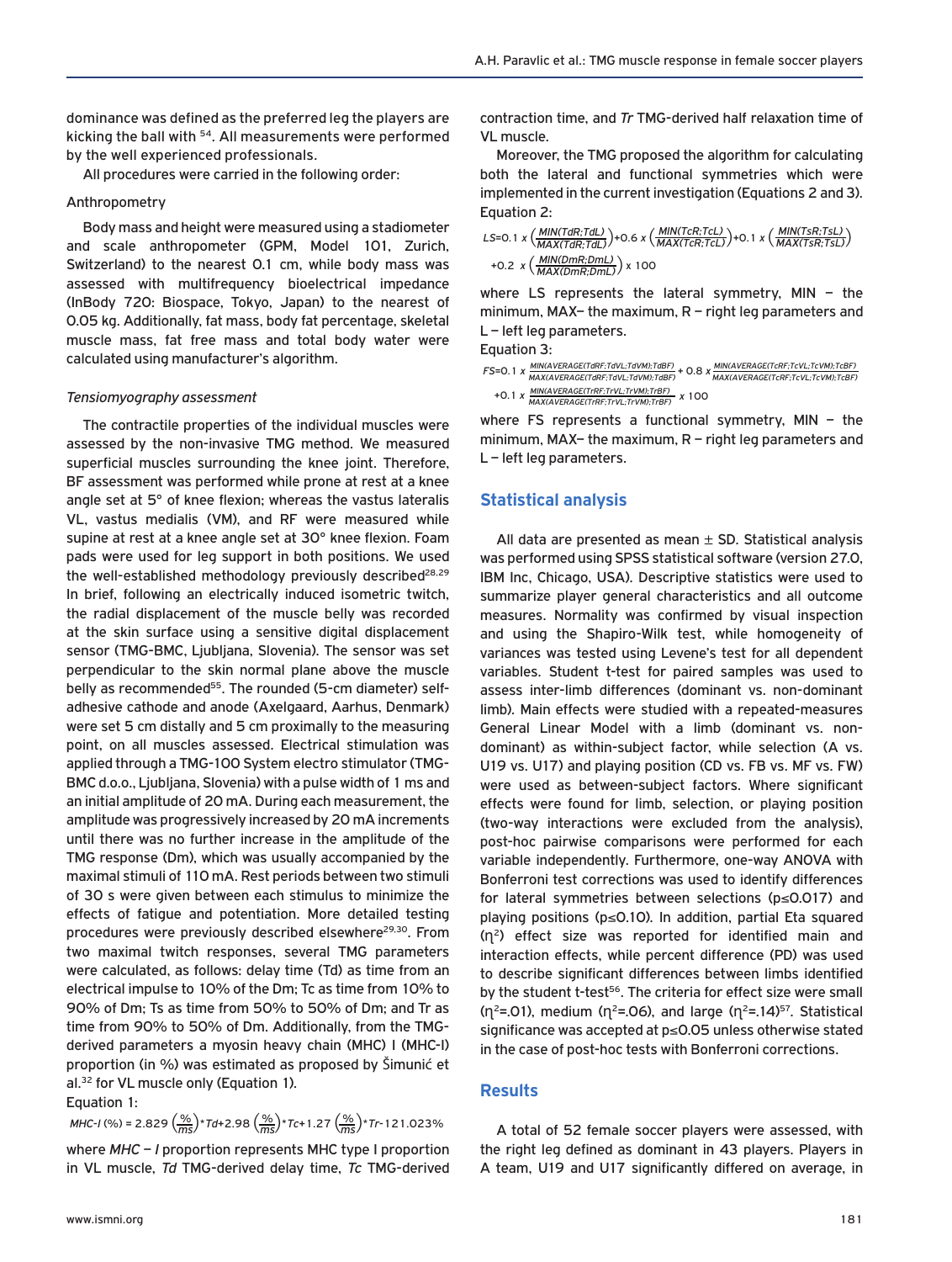|                                                                                                                                                                                                   | <b>Team</b> |                    |               |                  |             |                  |                |                      |  |  |  |  |
|---------------------------------------------------------------------------------------------------------------------------------------------------------------------------------------------------|-------------|--------------------|---------------|------------------|-------------|------------------|----------------|----------------------|--|--|--|--|
|                                                                                                                                                                                                   | $A(n = 18)$ |                    | $U19(n = 11)$ |                  |             | $U17(n = 23)$    |                | <b>One-way ANOVA</b> |  |  |  |  |
|                                                                                                                                                                                                   | <b>Mean</b> | <b>SD</b>          | <b>Mean</b>   | <b>SD</b>        | <b>Mean</b> | <b>SD</b>        | <b>F</b> value | P value              |  |  |  |  |
| Age (years)                                                                                                                                                                                       | 23.1        | 3.7 <sup>b,c</sup> | 16.9          | $.8^{\circ}$     | 15.0        | .8 <sup>a</sup>  | 66.157         | 0.001                |  |  |  |  |
| Training experience (years)                                                                                                                                                                       | 15.7        | 5.8 <sup>b,c</sup> | 8.5           | 2.7 <sup>a</sup> | 8.5         | 2.0 <sup>a</sup> | 20.769         | 0.001                |  |  |  |  |
| Height (cm)                                                                                                                                                                                       | 169.6       | 6.8                | 166.9         | 5.6              | 167.1       | 6.6              | 0.919          | 0.406                |  |  |  |  |
| Weight (kg)                                                                                                                                                                                       | 63.9        | 7.1                | 58.3          | 6.8              | 58.2        | 4.5              | 5.196          | 0.009                |  |  |  |  |
| Body mass index (kg/m <sup>2</sup> )                                                                                                                                                              | 22.2        | 1.4 <sup>c</sup>   | 20.9          | 1.7              | 20.9        | 1.7 <sup>c</sup> | 3.933          | 0.026                |  |  |  |  |
| Skeletal muscle mass (kg)                                                                                                                                                                         | 29.5        | $3.3^{b,c}$        | 26.0          | 3.0 <sup>a</sup> | 26.4        | 2.3 <sup>a</sup> | 7.614          | 0.001                |  |  |  |  |
| Body fat mass (kg)                                                                                                                                                                                | 11.3        | 4.5                | 11.6          | 3.4              | 10.7        | 2.7              | 0.298          | 0.744                |  |  |  |  |
| Body fat (%)                                                                                                                                                                                      | 17.5        | 6.2                | 19.6          | 4.5              | 18.3        | 4.1              | 0.597          | 0.555                |  |  |  |  |
| Fat free mass (kg)                                                                                                                                                                                | 52.6        | 5.7 <sup>b,c</sup> | 46.8          | 5.0 <sup>a</sup> | 47.4        | 3.9 <sup>a</sup> | 7.346          | 0.002                |  |  |  |  |
| Total body water (%)                                                                                                                                                                              | 60.4        | 4.4                | 58.8          | 3.3              | 59.6        | 3.1              | 0.687          | 0.508                |  |  |  |  |
| Irregular menstrual status (%)                                                                                                                                                                    | 5.6         |                    | 9.1           |                  | 17.4        |                  |                |                      |  |  |  |  |
| Bold value – significant difference; $^{\circ}$ - significantly different than A team, $^{\circ}$ – significantly different than U19 team; $^{\circ}$ – significantly different<br>than U17 team. |             |                    |               |                  |             |                  |                |                      |  |  |  |  |

**Table 1.** Body height, weight and composition across different national team selections of female soccer players.

training experience (p<0.001), body mass index (p=0.009), skeletal muscle mass (p=0.009) and fat free mass (p=0.002) (Table 1).

#### *Inter-limb asymmetries regardless of team or playing position*

At first, we confirmed the validity of TMG-derived parameters assessment, showing that the mean Tc values of thigh muscles were highest at BF, followed by RF, VM, and VL.

When the entire sample was assessed regardless of selection or playing position, there were significant inter-limb differences in all measured muscles except BF (Table 2 and Table 3). Compared to the non-dominant limb, the dominant limb had higher Td in VL (p=0.008; PD=3%), while showing lower values in VM (p=0.023; PD=-2%), GL (p=0.043; PD=2%) and GM (p=0.006; PD=2%). Tc was lower in the dominant limb RF (p=0.005; PD=5%) and VM (p=0.047; PD=-2%), while it showed higher values in VL (p=0.036; PD=2%) and TA (p<0.001; PD=5%) as compared to the nondominant limb. In addition, lower Ts were observed in the dominant limb only in RF (p=0.005; PD=-5%) compared to the non-dominant limb. Tr was higher only in RF (p=0.014; PD=35%), while Dm showed a tendency to significantly higher values (p=0.059; PD=5%) in the dominant limb compared to the non-dominant limb only at VL. MHC-I% showed to be significantly higher in the dominant limb (p=0.009; PD=3%). Finally, functional symmetry of the ankle was higher in the dominant limb (p=0.011; PD=3%).

#### *Inter-limb asymmetries between selections*

There was significant main effect on limb dominance at almost all muscles assessed for TMG derived variables as follows (Table 2 and Table 3): RF - Tc (p=0.023;  $\eta^2$ =0.102); Ts (p=0.016;  $n^2$ =0.112); Tr (p=0.023;  $n^2$ =0.118); VL - Td (p=0.009;  $\eta^2$ =0.131); Tc (p=0.041;  $\eta^2$ =0.083); MHC-I% (p=0.008;  $\eta^2$ =0.134); GL - Td (p=0.024;  $\eta^2$ =0.099); GM -Td (p=0.006;  $\eta^2$ =0.144); TA – Tc (p<0.001;  $\eta^2$ =0.225); and functional ankle symmetry ( $p = 0.027$ ;  $n^2 = 0.096$ ). However, limb\*selection interaction was identified for GM, Td variable only (p=0.037;  $\eta^2$ =0.126). Post-hoc analysis showed that A selection has higher GM Td (p=0.041, PD=4%) asymmetry when compared to U19 selection.

#### *Inter-limb asymmetries between playing positions*

There was significant main effect on limb dominance at almost all muscles assessed for TMG derived variables as follows (Table 4 and Table 5): RF - Tc (p=0.009;  $\eta^2$ =0.135); Ts (p=0.039;  $\eta^2$ =0.086); Tr (p=0.037;  $\eta^2$ =0.088); VL - Td (p=0.005;  $\eta^2$ =0.151); Tc (p=0.044;  $\eta^2$ =0.082); MHC-I% (p=0.007; ɳ2=0.144); VM - Tc (p=0.047; ɳ2=0.080); GL – Td (p=0.049;  $\eta^2$ =0.078); GM - Td (p=0.018;  $\eta^2$ =0.111); TA  $-$  Tc (p=0.001;  $\eta^2$ =0.205); and functional ankle symmetry ( $p=0.007$ ;  $\eta^2=0.141$ ). However, limb\*playing position interaction was identified for VM Tr (p=0.017;  $\eta^2$ =0.189); GM Td (p=0.011;  $\eta^2$ =0.206); and functional ankle symmetry ( $p=0.030$ ;  $\eta^2=0.168$ ). The post hoc analysis did not reveal significant differences between the playing positions for any of the variables examined.

## **Discussion**

The present study examined values of muscle contractile properties in female soccer players. We found significant inter-limb differences for at least one parameter in all muscles assessed, except for BF. There is no unique pattern of higher and/or lower values of muscle contractile properties based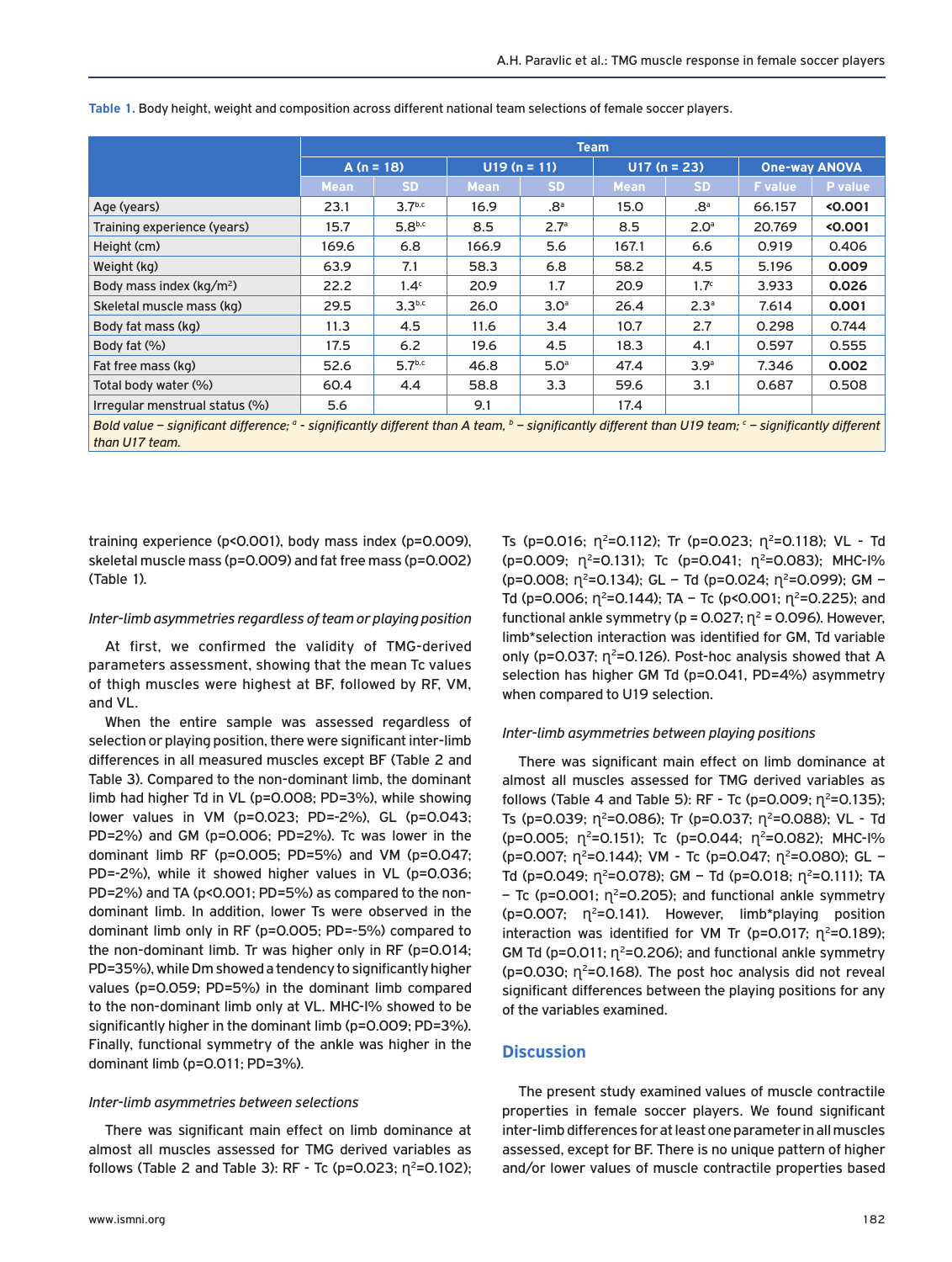**Team** *RM ANOVA*  **Total sample A U19 U17** *Main effect Interaction* Td (ms) *ND* 25.4 3.6 1.044 0.301 27.7 4.4 24.2 1.8 24.3 2.5 0.876 0.3540 0.026 0.974 *DOM* 25.1 3.4 27.3 4.2 23.9 1.6 23.9 2.5 **Biceps Femoris (BF) Biceps Femoris (BF)** Tc (ms) *ND* 29.8 5.1 1.007 0.319 29.3 6.1 29.5 3.9 30.3 5.0 1.1250 0.294 0.320 0.727 *DOM* 29.2 4.9 28.1 4.6 28.8 4.6 30.2 5.2 Ts (ms) *ND* 200.0 54.0 0.231 0.818 218.5 58.0 218.2 62.6 176.8 36.9 0.5860 0.448 1.831 0.171 <br>DOM 198.5 37.5 0.231 0.818 223.9 32.3 192.2 19.5 181.5 37.8 0.5860 0.448 1.831 0.171 Tr (ms) *ND* 62.3 48.7 1.281 0.206 54.3 49.5 88.3 66.0 56.2 34.6 3.3580 0.073 2.015 0.144 *DOM* 52.7 26.9 50.6 25.2 50.4 14.6 55.6 32.8 Dm (mm) *ND* 5.3 2.1 0.709 0.481 5.2 1.6 5.8 2.3 5.1 2.3 0.2010 0.656 0.413 0.664 *DOM* 5.2 2.1 5.0 1.6 6.0 2.3 5.0 2.2 Td (ms) *ND* 25.0 2.8 0.342 0.733 25.5 2.9 23.1 1.8 25.4 2.8 0.007 0.932 0.328 0.722 *DOM* 24.9 2.1 25.5 2.2 23.5 2.0 25.0 1.8 Rectus Femoris (RF) **Rectus Femoris (RF)** Tc (ms) *ND* 29.5 4.6 2.912 **0.005** 29.7 4.5 26.8 2.7 30.6 5.0 5.537 **0.023** 1.039 0.361 *DOM* 28.2 4.2 28.4 3.8 26.6 3.7 28.7 4.6 Ts (ms) *ND* 66.3 29.9 -2.432 0.019 70.5 31.9 55.3 25.6 68.3 30.2 6.1790 **0.016** 0.820 0.446 *DOM* 79.5 40.4 91.9 46.8 70.8 40.0 74.1 34.2 Tr (ms) *ND* 30.7 26.8 -2.545 **0.014** 32.0 27.9 23.5 22.3 33.0 28.3 6.553 **0.014** 0.861 0.429 *DOM* 43.8 36.3 53.7 42.5 37.5 37.3 39.2 30.1 Dm (mm) *ND* 7.3 2.0 -0.409 0.684 6.8 2.0 6.6 1.3 7.9 2.1 0.0990 0.754 0.137 0.872 *DOM* 7.3 2.0 7.1 2.1 6.6 1.9 7.9 1.8 Td (ms) *ND* 21.5 1.4 -2.761 **0.008** 22.0 1.7 20.9 0.7 21.3 1.2 7.4000 **0.009** 0.163 0.850 *DOM* 22.1 1.6 22.5 1.7 21.8 1.6 21.9 1.6 Vastus Lateralis (VL) **Vastus Lateralis (VL)** Tc (ms) *ND* 20.7 1.7 -2.152 **0.036** 20.9 1.9 19.8 1.2 21.0 1.7 4.4080 **0.041** 0.893 0.416 *DOM* 21.2 1.9 21.0 2.2 20.5 1.4 21.7 1.9 Ts (ms) *ND* 65.1 33.0 0.505 0.616 72.1 34.5 42.7 15.7 70.3 34.4 0.0810 0.777 0.208 0.813 *DOM* 62.3 38.0 69.7 41.1 46.2 36.6 64.2 35.3 Tr (ms) *ND* 35.8 25.4 0.224 0.824 42.5 27.7 20.2 14.1 38.0 25.5 0.0120 0.914 0.206 0.814 *DOM* 34.7 31.3 37.5 29.3 23.7 35.9 37.8 30.8 Dm (mm) *ND* 5.0 1.2 -1.931 0.059 5.3 1.4 4.8 1.1 5.0 1.1 4.1740 0.046 0.562 0.574 *DOM* 5.3 1.2 5.4 1.1 5.3 1.3 5.2 1.2 Td (ms) *ND* 23.2 1.7 2.346 **0.023** 24.2 2.2 22.6 1.3 22.6 1.0 3.8730 0.055 0.643 0.530 *DOM* 22.8 1.4 23.7 1.6 22.6 1.0 22.3 1.1 Vastus Medialis (VM) **Vastus Medialis (VM)** Tc (ms) *ND* 23.6 2.0 2.038 **0.047** 24.3 2.3 23.3 2.2 23.3 1.5 2.4700 0.122 0.766 0.471 *DOM* 23.1 2.1 23.8 2.4 23.3 1.7 22.4 1.9 Ts (ms) <mark>ND 178.2 42.3</mark> -0.152 0.88 205.1 54.1 168.8 33.3 161.6 21.5 0.0050 0.945 0.916 0.407<br>DOM 179.4 37.5 -0.152 0.88 192.4 37.4 172.3 25.6 172.6 40.9 0.0050 0.945 0.916 0.407 Tr (ms) *ND* 80.9 46.3 0.64 0.525 56.9 36.5 111.6 50.2 85.1 42.8 0.6630 0.419 0.309 0.735 *DOM* 76.0 51.6 49.0 22.9 97.8 45.4 86.7 62.3 Dm (mm) *ND* 7.1 1.3 0.972 0.336 6.4 1.6 7.7 1.3 7.4 0.9 0.5250 0.472 0.746 0.480 *DOM* 7.0 1.2  $\vert$  <sup>21.1</sup>  $\vert$  <sup>21.21</sup> 6.5 1.4 7.6 1.3 7.1 0.9 Biceps Femoris | 88.9 | 6.6 | | 88.3 | 6.6 | 90.3 | 6.2 | 88.8 | 7.0 | 0.3090 | 0.735 **LS (%)** Rectus Femoris | 88.9 | 5.6 | | 88.3 | 5.0 | 89.8 | 5.7 | 88.9 | 6.3 | 0.2470 | 0.782 Vastus Lateralis 89.8 4.4 88.6 4.7 89.6 4.2 90.7 4.1 1.2770 0.288 Vastus Medialis 91.6 3.3 91.8 3.7 92.5 3.2 90.9 3.0 0.9090 0.410

**Table 2.** Comparisons between limbs of TMG-derived parameters between selections for thigh muscles only.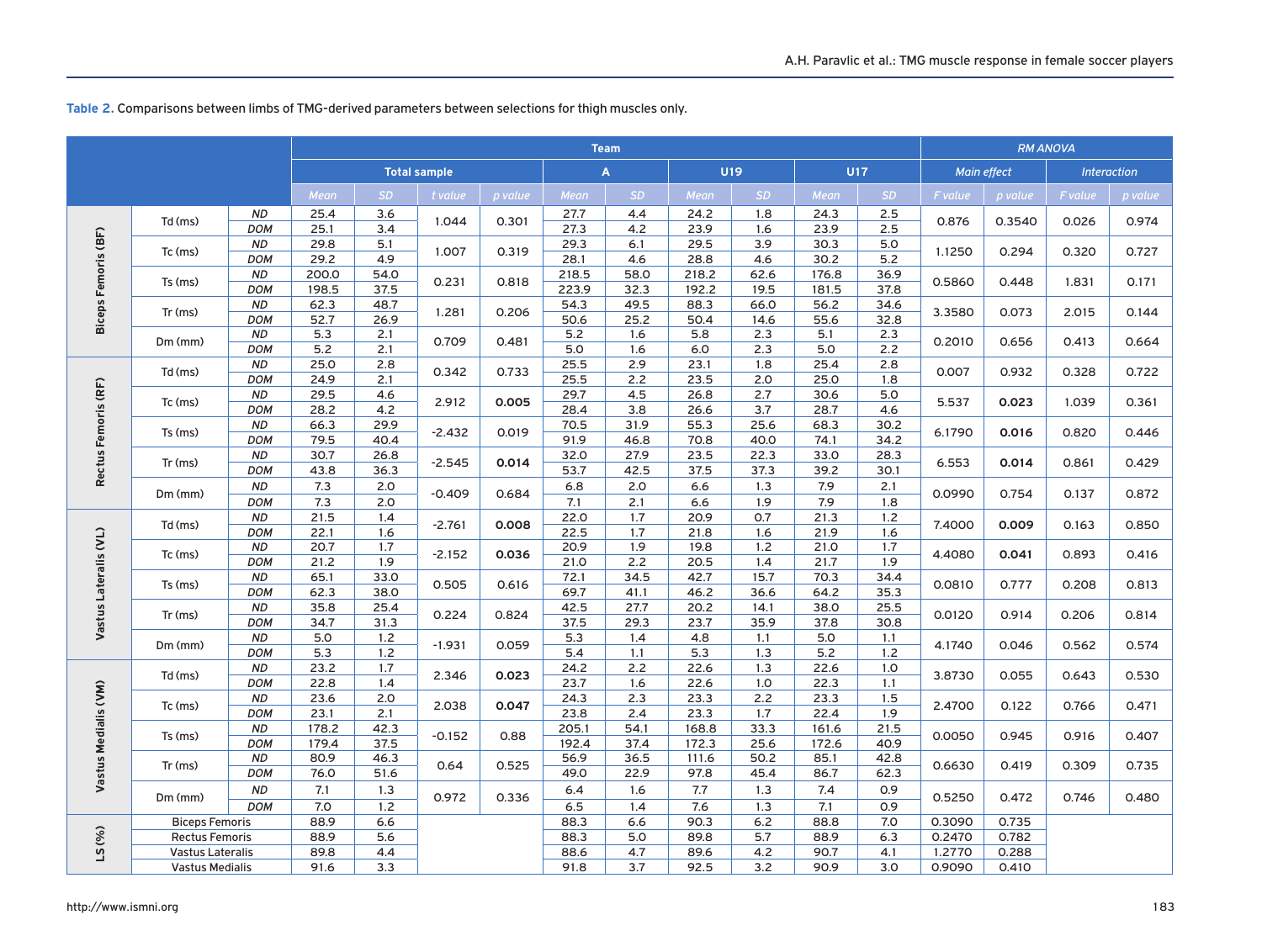## **Table 2.** *(Cont. from previous page).*

|               |                                                                                                                               |            |      |                   |                     |         |             | <b>Team</b> |      | <b>RM ANOVA</b> |             |           |                |         |                    |         |
|---------------|-------------------------------------------------------------------------------------------------------------------------------|------------|------|-------------------|---------------------|---------|-------------|-------------|------|-----------------|-------------|-----------|----------------|---------|--------------------|---------|
|               |                                                                                                                               |            |      |                   | <b>Total sample</b> |         | A           |             | U19  |                 | U17         |           | Main effect    |         | <i>Interaction</i> |         |
|               |                                                                                                                               |            | Mean | <b>SD</b>         | t value             | p value | <b>Mean</b> | <b>SD</b>   | Mean | <b>SD</b>       | <b>Mean</b> | <b>SD</b> | <b>F</b> value | p value | <b>F</b> value     | p value |
|               | Knee                                                                                                                          | <b>ND</b>  | 81.6 | 10.0 <sub>1</sub> |                     | 0.326   | 83.3        | 10.3        | 77.6 | 10.5            | 82.1        | 9.3       |                | 0.425   | 0.099              | 0.906   |
| $FS$<br>(%)   | Knee                                                                                                                          | <b>DOM</b> | 80.3 | 7.4               | 0.991               |         | 82.3        | 6.8         | 77.2 | 4.9             | 80.3        | 8.4       | 0.6470         |         |                    |         |
| $\frac{8}{1}$ | <b>ND</b><br>오오<br><b>DOM</b>                                                                                                 |            | 6.0  | 9.8               |                     |         | 9.5         | 9.1         | 10.9 | $-0.2$          | 5.3         | 6.6       | 7.5830         | 0.008   | 0.894              | 0.416   |
|               |                                                                                                                               |            | 9.2  | 10.3              | $-2.718$            | 0.009   | 10.8        | 10.2        | 11.8 | 5.1             | 6.6         | 10.4      |                |         |                    |         |
|               | Bold value – significant difference; FS – functional symmetry; LS – lateral symmetry; MHC – I% - myosin heavy chain isoforms. |            |      |                   |                     |         |             |             |      |                 |             |           |                |         |                    |         |

# **Table 3.** Comparisons between limbs of TMG-derived parameters between selections for lower leg muscles only.

|                           |               |            | <b>Team</b> |           |                     |         |             |              |                 |      |             |           |                    | <b>RM ANOVA</b> |                    |                         |  |
|---------------------------|---------------|------------|-------------|-----------|---------------------|---------|-------------|--------------|-----------------|------|-------------|-----------|--------------------|-----------------|--------------------|-------------------------|--|
|                           |               |            |             |           | <b>Total sample</b> |         |             | $\mathbf{A}$ | U <sub>19</sub> |      | <b>U17</b>  |           | <b>Main effect</b> |                 | <b>Interaction</b> |                         |  |
|                           |               |            | <b>Mean</b> | <b>SD</b> | t value             | p value | <b>Mean</b> | <b>SD</b>    | <b>Mean</b>     | SD.  | <b>Mean</b> | <b>SD</b> | <b>F</b> value     | p value         | <b>F</b> value     | p value                 |  |
| (GL)                      | Td (ms)       | <b>ND</b>  | 20.0        | 1.5       | 2.075               | 0.043   | 20.8        | 1.6          | 19.9            | 1.6  | 19.4        | 1.1       | 5.3990             | 0.024           | 1.211              | 0.307<br>0.389<br>0.525 |  |
|                           |               | <b>DOM</b> | 19.6        | 1.4       |                     |         | 20.2        | 1.5          | 19.3            | 1.2  | 19.3        | 1.4       |                    |                 |                    |                         |  |
|                           | Tc (ms)       | <b>ND</b>  | 19.6        | 2.6       | 0.232               | 0.818   | 20.1        | 2.5          | 19.5            | 3.2  | 19.4        | 2.4       | 0.0110             | 0.916           | 0.962              |                         |  |
|                           |               | <b>DOM</b> | 19.6        | 2.3       |                     |         | 19.7        | 2.4          | 20.1            | 2.9  | 19.3        | 1.8       |                    |                 |                    |                         |  |
|                           | Ts (ms)       | <b>ND</b>  | 207.4       | 34.6      | $-0.974$            | 0.335   | 231.7       | 41.6         | 197.5           | 17.5 | 193.2       | 23.5      | 0.8040             | 0.374           | 0.653              |                         |  |
|                           |               | <b>DOM</b> | 220.1       | 108.5     |                     |         | 264.9       | 177.5        | 199.5           | 12.6 | 194.8       | 19.2      |                    |                 |                    | 0.566                   |  |
| Gastrocnemi Lateralis     | Tr(ms)        | <b>ND</b>  | 28.1        | 20.2      | 0.636               | 0.528   | 36.8        | 32.1         | 23.7            | 5.4  | 23.3        | 6.1       | 0.1660             | 0.685           | 0.577              |                         |  |
|                           |               | <b>DOM</b> | 26.6        | 10.6      |                     |         | 32.5        | 14.5         | 26.1            | 6.4  | 22.3        | 5.4       |                    |                 |                    |                         |  |
|                           | $Dm$ ( $mm$ ) | <b>ND</b>  | 3.0         | 0.9       | $-0.633$            | 0.530   | 3.1         | 1.1          | 3.2             | 0.8  | 2.8         | O.7       | 0.0640             | 0.802           | 0.685              | 0.509                   |  |
|                           |               | <b>DOM</b> | 3.1         | 1.0       |                     |         | 3.2         | 1.2          | 3.1             | 0.9  | 3.0         | 0.9       |                    |                 |                    |                         |  |
| Gastrocnemi Medialis (GM) | Td (ms)       | <b>ND</b>  | 22.6        | 2.4       | 2.855               | 0.006   | 24.0        | 3.0          | 21.6            | 1.6  | 22.0        | 1.8       | 8.2360             | 0.006           | 3.523              | 0.037                   |  |
|                           |               | <b>DOM</b> | 22.1        | 2.0       |                     |         | 22.8        | 2.5          | 21.4            | 1.2  | 21.9        | 1.7       |                    |                 |                    |                         |  |
|                           | Tc (ms)       | <b>ND</b>  | 22.5        | 2.1       | 0.838               | 0.406   | 22.4        | 2.0          | 22.7            | 1.9  | 22.5        | 2.3       | 0.4260             | 0.517           | 1.170              | 0.319                   |  |
|                           |               | <b>DOM</b> | 22.3        | 2.3       |                     |         | 21.7        | 2.0          | 23.0            | 2.0  | 22.5        | 2.5       |                    |                 |                    |                         |  |
|                           | Ts (ms)       | <b>ND</b>  | 158.7       | 59.5      | $-1.249$            | 0.218   | 201.9       | 39.3         | 139.7           | 47.5 | 133.9       | 60.4      | 1.9150             | 0.173           | 1.285              | 0.286                   |  |
|                           |               | <b>DOM</b> | 168.6       | 69.8      |                     |         | 227.3       | 65.7         | 152.1           | 43.1 | 130.7       | 51.6      |                    |                 |                    |                         |  |
|                           | Tr(ms)        | <b>ND</b>  | 53.7        | 38.6      | $-1.709$            | 0.094   | 47.9        | 25.9         | 68.3            | 45.3 | 51.3        | 43.1      | 2.7910             | 0.101           | 2.8250             | 0.069                   |  |
|                           |               | <b>DOM</b> | 66.2        | 45.4      |                     |         | 83.4        | 54.3         | 70.4            | 40.8 | 50.8        | 35.3      |                    |                 |                    |                         |  |
|                           | $Dm$ ( $mm$ ) | <b>ND</b>  | 3.1         | 1.0       | 0.760               | 0.451   | 3.4         | 1.3          | 3.3             | 0.8  | 2.9         | 0.8       | 0.656              | 0.422           | 0.8010             | 0.455                   |  |
|                           |               | <b>DOM</b> | 3.1         | 1.0       |                     |         | 3.1         | 1.2          | 3.3             | 0.9  | 2.9         | 0.9       |                    |                 |                    |                         |  |
|                           | Td (ms)       | <b>ND</b>  | 20.5        | 1.8       | $-0.075$            | 0.941   | 21.6        | 1.8          | 20.0            | 1.8  | 19.9        | 1.4       | 0.0010             | 0.970           | 1.9210             |                         |  |
|                           |               | <b>DOM</b> | 20.5        | 1.9       |                     |         | 22.1        | 1.9          | 19.7            | 1.1  | 19.6        | 1.2       |                    |                 |                    | 0.157                   |  |
| Anterior (TA)<br>Tibialis | Tc (ms)       | <b>ND</b>  | 18.0        | 2.2       | $-3.888$            | 0.001   | 16.9        | 1.8          | 18.5            | 1.9  | 18.7        | 2.3       | 14.2640            | 0.001           | 0.6230             | 0.540                   |  |
|                           |               | <b>DOM</b> | 18.9        | 2.2       |                     |         | 18.1        | 2.1          | 19.4            | 2.4  | 19.3        | 2.1       |                    |                 |                    |                         |  |
|                           | $Ts$ (ms)     | <b>ND</b>  | 199.6       | 36.4      | $-0.935$            | 0.354   | 218.1       | 22.9         | 187.5           | 19.4 | 191.0       | 45.4      | 0.4860             | 0.489           | 0.3540             | 0.704                   |  |
|                           |               | <b>DOM</b> | 213.7       | 108.8     |                     |         | 221.4       | 33.0         | 189.2           | 24.4 | 219.4       | 161.0     |                    |                 |                    |                         |  |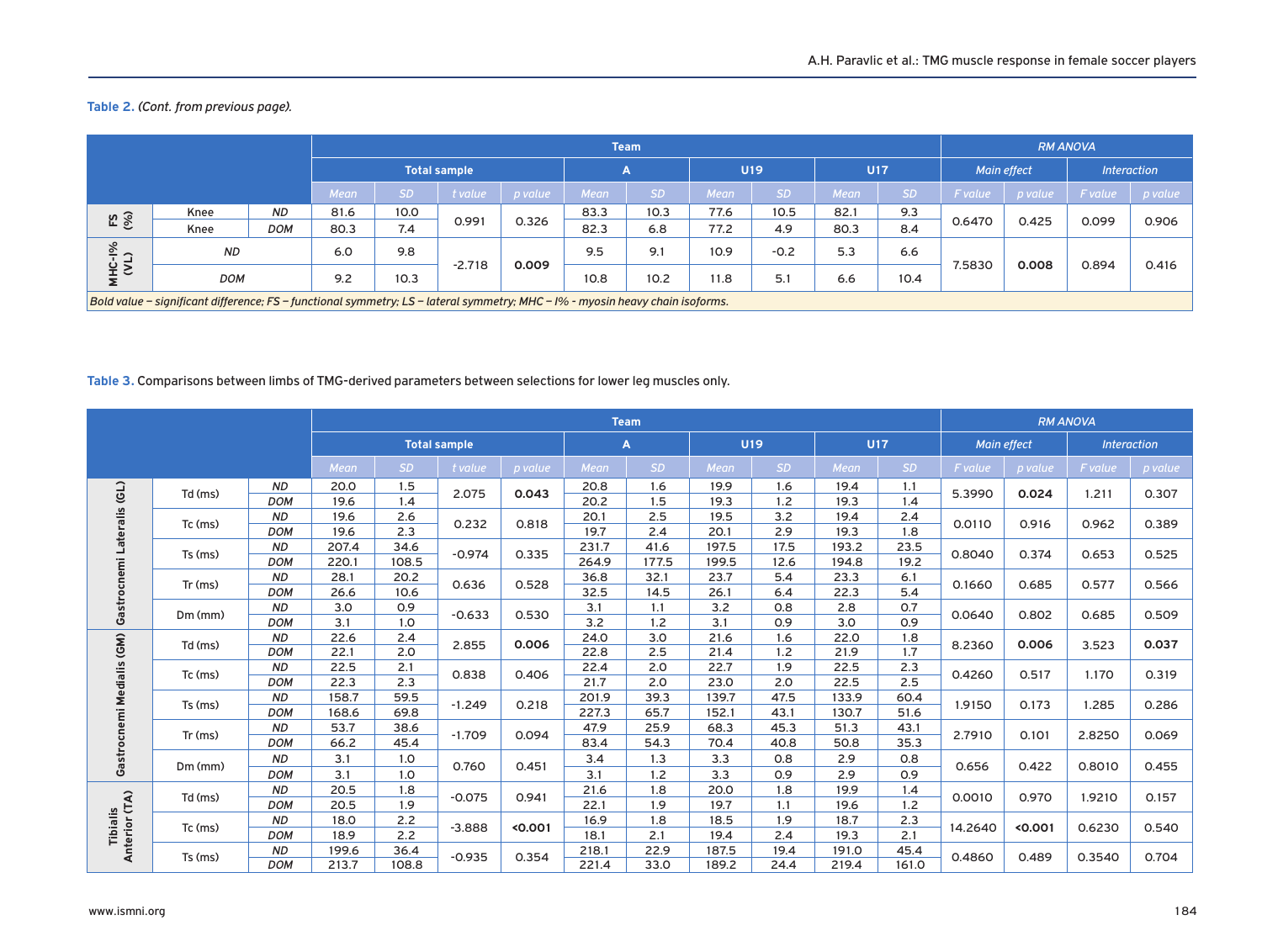## **Table 3.** *(Cont. from previous page).*

|                 |                                                                                                                                 |            | <b>Team</b>         |           |          |         |             |           |             |           |             |           |                    | <b>RM ANOVA</b> |                    |         |  |  |
|-----------------|---------------------------------------------------------------------------------------------------------------------------------|------------|---------------------|-----------|----------|---------|-------------|-----------|-------------|-----------|-------------|-----------|--------------------|-----------------|--------------------|---------|--|--|
|                 |                                                                                                                                 |            | <b>Total sample</b> |           |          |         | A           |           | <b>U19</b>  |           | <b>U17</b>  |           | <b>Main effect</b> |                 | <b>Interaction</b> |         |  |  |
|                 |                                                                                                                                 |            | Mean                | <b>SD</b> | t value  | p value | <b>Mean</b> | <b>SD</b> | <b>Mean</b> | <b>SD</b> | <b>Mean</b> | <b>SD</b> | F value            | p value         | F value            | p value |  |  |
|                 | <b>ND</b><br>Tr(ms)                                                                                                             |            | 32.5                | 25.9      | $-1.130$ | 0.264   | 27.8        | 15.7      | 30.1        | 10.2      | 37.3        | 35.7      | 0.7230             | 0.399           | 0.3590             | 0.700   |  |  |
|                 |                                                                                                                                 | <b>DOM</b> | 49.3                | 102.6     |          |         | 36.7        | 13.4      | 30.7        | 10.2      | 67.9        | 153.4     |                    |                 |                    |         |  |  |
|                 | $Dm$ ( $mm$ )                                                                                                                   | <b>ND</b>  | 1.9                 | 0.6       | $-0.997$ | 0.323   | 1.8         | 0.6       | 1.8         | 0.8       | 2.0         | 0.6       | 0.9210             | 0.342           | 1.0080             | 0.372   |  |  |
|                 |                                                                                                                                 | <b>DOM</b> | 2.7                 | 5.7       |          |         | 4.2         | 9.6       | 2.0         | 0.7       | 1.8         | 0.7       |                    |                 |                    |         |  |  |
|                 | <b>Gastrocnemius Lateralis</b>                                                                                                  |            | 91.7                | 5.3       |          |         | 91.4        | 91.4      | 5.5         | 91.3      | 3.5         | 92.2      | 6.0                | 0.1420          | 0.868              |         |  |  |
| $\frac{6}{5}$ 5 | <b>Gastrocnemius Medialis</b>                                                                                                   |            | 91.2                | 4.4       |          |         | 91.4        | 91.4      | 3.6         | 90.8      | 5.7         | 91.1      | 4.6                | 0.0550          | 0.947              |         |  |  |
|                 | <b>Tibialis Anterior</b>                                                                                                        |            | 89.4                | 5.2       |          |         | 88.3        | 88.3      | 6.2         | 89.6      | 4.9         | 90.2      | 4.5                | 0.6770          | 0.513              |         |  |  |
| F S             |                                                                                                                                 | <b>ND</b>  | 85.2                | 7.4       |          |         | 82.3        | 7.7       | 87.7        | 6.9       | 86.1        | 6.9       |                    |                 |                    |         |  |  |
|                 | Ankle                                                                                                                           | <b>DOM</b> | 87.9                | 6.4       | $-2.641$ | 0.011   | 86.6        | 6.3       | 88.4        | 7.2       | 88.6        | 6.1       | 5.2060             | 0.027           | 0.8240             | 0.445   |  |  |
|                 | Bold value – significant difference; FS – functional symmetry; LS – lateral symmetry; MHC – $\%$ - myosin heavy chain isoforms. |            |                     |           |          |         |             |           |             |           |             |           |                    |                 |                    |         |  |  |

## **Table 4.** Comparisons between limbs of TMG-derived parameters between positions for thigh muscles only.

|                               |               |            | <b>Position</b> |      |             |      |             |      |             |           |                    |         |        |                    | <b>RM ANOVA</b> |       |  |
|-------------------------------|---------------|------------|-----------------|------|-------------|------|-------------|------|-------------|-----------|--------------------|---------|--------|--------------------|-----------------|-------|--|
|                               |               |            | CD              |      | <b>FB</b>   |      | <b>MF</b>   |      | <b>FW</b>   |           | <b>Main effect</b> |         |        | <b>Interaction</b> |                 |       |  |
|                               |               |            | Mean            | SD.  | <b>Mean</b> | SD.  | <b>Mean</b> | SD   | <b>Mean</b> | <b>SD</b> | F value            | p value | Eta S  | F value            | p value         | Eta S |  |
|                               | $Td$ (ms)     | <b>ND</b>  | 27.1            | 5.1  | 23.1        | 1.8  | 25.5        | 2.7  | 24.9        | 1.6       | 1.3060             | 0.259   |        | 2.2580             |                 |       |  |
|                               |               | <b>DOM</b> | 25.7            | 3.8  | 23.2        | 2.3  | 26.0        | 3.9  | 24.4        | 1.7       |                    |         |        |                    | 0.094           |       |  |
|                               | Tc (ms)       | <b>ND</b>  | 31.5            | 6.7  | 27.0        | 4.7  | 29.8        | 4.0  | 29.7        | 4.0       | .2940              | 0.261   |        | 0.7080             | 0.552           |       |  |
| Femoris (BF)<br><b>Biceps</b> |               | <b>DOM</b> | 30.0            | 6.2  | 26.8        | 4.0  | 30.3        | 4.8  | 28.2        | 2.3       |                    |         |        |                    |                 |       |  |
|                               | Ts (ms)       | <b>ND</b>  | 192.0           | 40.5 | 183.9       | 49.6 | 209.2       | 63.9 | 212.9       | 58.6      | 0.1790             | 0.674   | 0.3550 | 0.785              |                 |       |  |
|                               |               | <b>DOM</b> | 198.1           | 35.7 | 181.8       | 28.4 | 208.4       | 44.8 | 197.5       | 31.3      |                    |         |        |                    |                 |       |  |
|                               | Tr(ms)        | <b>ND</b>  | 59.6            | 43.8 | 63.2        | 46.8 | 64.6        | 54.0 | 61.4        | 55.6      | 1.8150             | 0.184   |        | 0.3360             | 0.799           |       |  |
|                               |               | <b>DOM</b> | 44.6            | 17.4 | 43.4        | 11.2 | 64.2        | 34.8 | 53.7        | 29.0      |                    |         |        |                    |                 |       |  |
|                               | $Dm$ ( $mm$ ) | <b>ND</b>  | 5.5             | 2.3  | 4.5         | 1.6  | 5.4         | 2.3  | 5.6         | 1.7       | 0.4760             | 0.493   |        | 0.1290             | 0.942           |       |  |
|                               |               | <b>DOM</b> | 5.4             | 2.6  | 4.2         | 1.4  | 5.3         | 1.9  | 5.6         | 2.0       |                    |         |        |                    |                 |       |  |
|                               | Td (ms)       | <b>ND</b>  | 25.3            | 2.5  | 24.9        | 4.4  | 24.7        | 2.2  | 25.0        | 2.5       | 0.3700             | 0.546   |        | 0.5170             | 0.673           |       |  |
|                               |               | <b>DOM</b> | 25.4            | 2.0  | 23.9        | 2.0  | 25.0        | 2.2  | 24.7        | 2.0       |                    |         |        |                    |                 |       |  |
| Femoris (RF)                  | Tc (ms)       | <b>ND</b>  | 29.1            | 4.7  | 29.7        | 6.0  | 29.9        | 2.4  | 29.1        | 6.4       | 7.5180             | 0.009   | 0.135  | 0.2920             | 0.831           |       |  |
|                               |               | <b>DOM</b> | 27.8            | 4.0  | 27.6        | 5.2  | 28.6        | 3.7  | 28.4        | 4.6       |                    |         |        |                    |                 |       |  |
|                               | Ts (ms)       | <b>ND</b>  | 54.5            | 12.1 | 81.6        | 37.5 | 70.9        | 33.6 | 60.0        | 28.5      | 4.5030             | 0.039   | 0.086  | 0.2080             | 0.891           |       |  |
|                               |               | <b>DOM</b> | 69.4            | 34.2 | 86.2        | 43.1 | 87.6        | 47.8 | 72.9        | 31.0      |                    |         |        |                    |                 |       |  |
| Rectus                        | Tr(ms)        | <b>ND</b>  | 19.7            | 7.1  | 45.2        | 37.7 | 33.1        | 28.5 | 27.9        | 25.3      | 4.6230             | 0.037   | 0.088  | 0.2670             | 0.849           |       |  |
|                               |               | <b>DOM</b> | 34.2            | 30.2 | 52.3        | 41.9 | 51.4        | 42.5 | 35.4        | 23.0      |                    |         |        |                    |                 |       |  |
|                               |               | <b>ND</b>  | 6.4             | 1.7  | 7.9         | 2.6  | 7.5         | 2.0  | 7.6         | 1.4       | 0.493              | 0.486   |        | 1.4550             | 0.239           |       |  |
|                               | $Dm$ ( $mm$ ) | <b>DOM</b> | 6.9             | 2.0  | 8.0         | 2.1  | 7.0         | 1.9  | 8.0         | 1.9       |                    |         |        |                    |                 |       |  |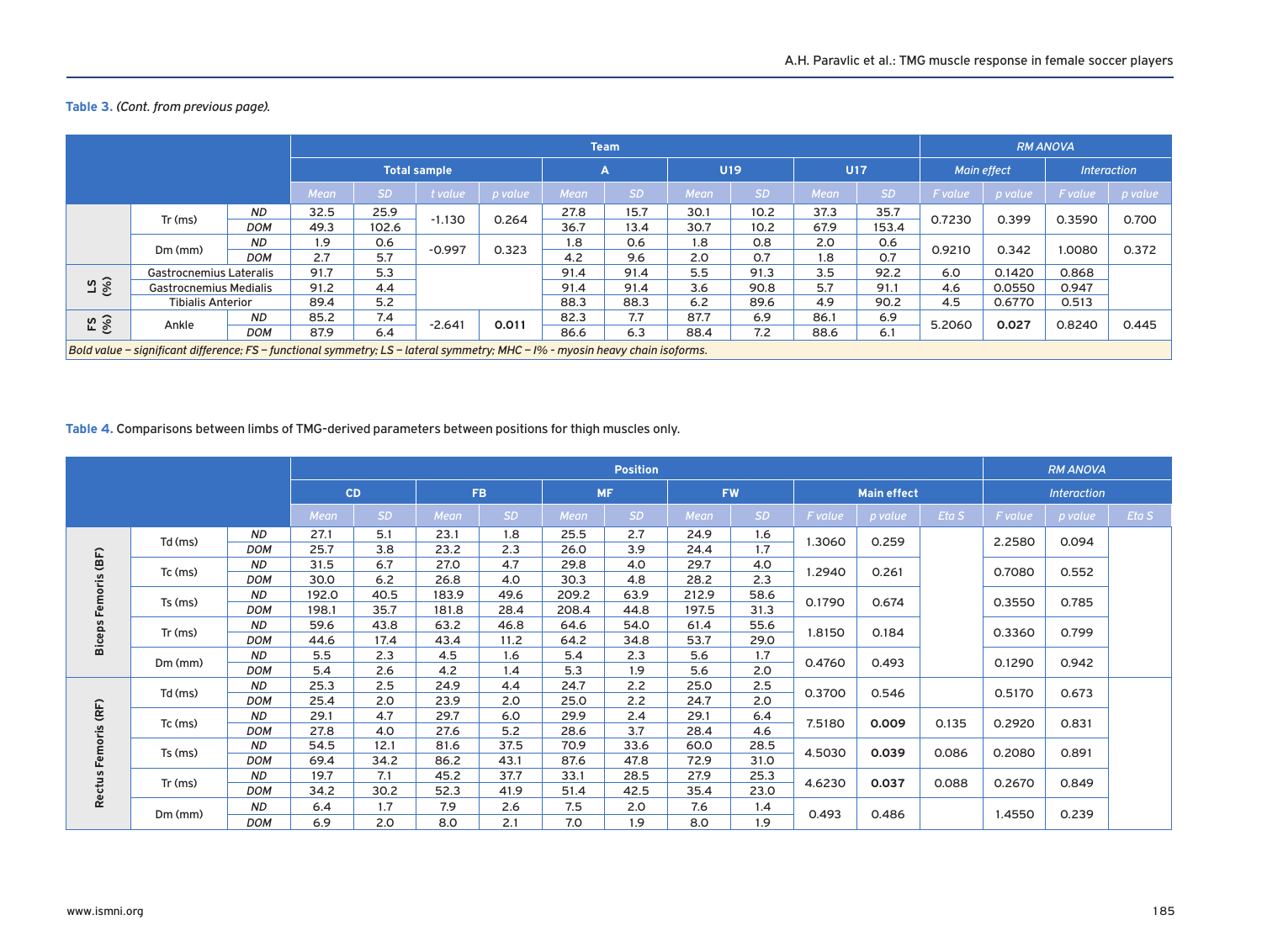|                       |                                                                                                                               |            | <b>Position</b> |           |             |      |           |           |           |      |         |                    |       |                    | <b>RM ANOVA</b> |       |  |  |
|-----------------------|-------------------------------------------------------------------------------------------------------------------------------|------------|-----------------|-----------|-------------|------|-----------|-----------|-----------|------|---------|--------------------|-------|--------------------|-----------------|-------|--|--|
|                       |                                                                                                                               |            | <b>CD</b>       |           | <b>FB</b>   |      | <b>MF</b> |           | <b>FW</b> |      |         | <b>Main effect</b> |       | <b>Interaction</b> |                 |       |  |  |
|                       |                                                                                                                               |            | Mean            | <b>SD</b> | <b>Mean</b> | SD   | Mean      | <b>SD</b> | Mean      | SD.  | F value | p value            | Eta S | F value            | p value         | Eta S |  |  |
|                       | Td (ms)                                                                                                                       | <b>ND</b>  | 22.0            | 1.5       | 21.1        | 1.5  | 21.4      | 1.2       | 21.0      | 1.1  | 8.5600  | 0.005              | 0.151 | 1.5620             | 0.211           |       |  |  |
|                       |                                                                                                                               | <b>DOM</b> | 21.9            | 1.5       | 21.9        | 2.0  | 22.4      | 1.5       | 22.3      | 1.7  |         |                    |       |                    |                 |       |  |  |
|                       | $Tc$ (ms)                                                                                                                     | <b>ND</b>  | 20.6            | 1.6       | 20.5        | 1.8  | 20.8      | 1.6       | 20.7      | 2.4  | 4.2810  | 0.044              | 0.082 | 0.1920             | 0.901           |       |  |  |
|                       |                                                                                                                               | <b>DOM</b> | 21.3            | 2.2       | 20.8        | 1.5  | 21.2      | 1.9       | 21.5      | 2.3  |         |                    |       |                    |                 |       |  |  |
|                       |                                                                                                                               | <b>ND</b>  | 72.5            | 35.1      | 60.4        | 32.2 | 64.9      | 32.5      | 58.2      | 34.7 | 0.1450  | 0.705              |       |                    |                 |       |  |  |
|                       | $Ts$ (ms)                                                                                                                     | <b>DOM</b> | 67.8            | 43.7      | 68.6        | 44.2 | 60.0      | 32.6      | 50.8      | 33.5 |         |                    |       | 0.3160             | 0.814           |       |  |  |
| Vastus Lateralis (VL) | Tr(ms)                                                                                                                        | <b>ND</b>  | 42.3            | 28.5      | 30.4        | 20.7 | 34.8      | 24.3      | 32.9      | 29.0 | 0.0070  | 0.935              |       | 0.7580             | 0.523           |       |  |  |
|                       |                                                                                                                               | <b>DOM</b> | 35.8            | 29.8      | 43.6        | 41.6 | 33.1      | 27.8      | 26.2      | 30.6 |         |                    |       |                    |                 |       |  |  |
|                       |                                                                                                                               | <b>ND</b>  | 4.9             | 1.1       | 4.7         | 0.9  | 5.1       | 1.4       | 5.6       | 0.9  | 3.3420  | 0.074              |       |                    |                 |       |  |  |
|                       | $Dm$ ( $mm$ )                                                                                                                 | <b>DOM</b> | 5.0             | 1.3       | 4.9         | 1.0  | 5.4       | 1.3       | 5.9       | 0.5  |         |                    |       | 0.2810             | 0.839           |       |  |  |
|                       | $Td$ (ms)                                                                                                                     | <b>ND</b>  | 23.6            | 2.2       | 22.3        | 1.0  | 23.6      | 1.2       | 22.7      | 2.1  |         |                    |       |                    |                 |       |  |  |
| Vastus Medialis (VM)  |                                                                                                                               | <b>DOM</b> | 23.3            | 1.6       | 22.1        | 1.4  | 22.9      | 1.3       | 22.6      | 1.2  | 3.7090  | 0.060              | 0.072 | 0.6840             | 0.566           |       |  |  |
|                       |                                                                                                                               | <b>ND</b>  | 23.2            | 1.8       | 22.9        | 1.6  | 24.7      | 1.7       | 23.0      | 2.7  | 4.1650  | 0.047              | 0.080 | 0.5400             | 0.657           |       |  |  |
|                       | $Tc$ (ms)                                                                                                                     | <b>DOM</b> | 23.2            | 1.6       | 21.9        | 2.0  | 23.9      | 2.0       | 22.4      | 2.5  |         |                    |       |                    |                 |       |  |  |
|                       | $Ts$ (ms)                                                                                                                     | <b>ND</b>  | 192.0           | 59.3      | 163.6       | 28.4 | 179.5     | 34.2      | 168.8     | 33.7 | 0.0490  | 0.825              |       | 0.7090             |                 |       |  |  |
|                       |                                                                                                                               | <b>DOM</b> | 179.2           | 40.0      | 182.4       | 51.4 | 185.5     | 24.8      | 164.0     | 39.3 |         |                    |       |                    | 0.551           |       |  |  |
|                       |                                                                                                                               | <b>ND</b>  | 78.7            | 52.2      | 66.7        | 30.4 | 91.1      | 50.7      | 80.1      | 43.7 | 0.0080  | 0.930              |       | 3.7260             | 0.017           | 0.189 |  |  |
|                       | Tr(ms)                                                                                                                        | <b>DOM</b> | 63.3            | 39.9      | 110.5       | 75.0 | 70.5      | 42.5      | 69.6      | 46.2 |         |                    |       |                    |                 |       |  |  |
|                       |                                                                                                                               | <b>ND</b>  | 6.7             | 1.4       | 6.9         | 0.7  | 7.4       | 1.4       | 7.6       | 1.6  |         |                    |       |                    |                 |       |  |  |
|                       | $Dm$ ( $mm$ )                                                                                                                 | <b>DOM</b> | 6.7             | 1.4       | 7.0         | 0.9  | 7.0       | 1.1       | 7.4       | 1.7  | 0.5500  | 0.462              |       | 0.4390             | 0.726           |       |  |  |
|                       | Biceps Femoris (%)                                                                                                            |            | 85.3            | 7.3       | 89.6        | 7.0  | 90.5      | 5.8       | 91.1      | 4.6  | 2.3570  | 0.083              |       |                    |                 |       |  |  |
| $\frac{6}{5}$         | Rectus Femoris (%)                                                                                                            |            | 90.2            | 5.6       | 87.7        | 7.0  | 87.7      | 5.5       | 90.3      | 4.3  | 0.8640  | 0.466              |       |                    |                 |       |  |  |
|                       | Vastus Lateralis (%)                                                                                                          |            | 89.7            | 3.5       | 91.8        | 3.3  | 88.8      | 5.4       | 89.6      | 4.4  | 1.0390  | 0.384              |       |                    |                 |       |  |  |
|                       | Vastus Medialis (%)                                                                                                           |            | 92.1            | 3.0       | 91.3        | 3.7  | 91.7      | 3.6       | 90.8      | 3.2  | 0.3020  | 0.824              |       |                    |                 |       |  |  |
| $FS$<br>(%)           | Knee                                                                                                                          | <b>ND</b>  | 77.4            | 10.9      | 87.7        | 6.7  | 82.4      | 10.0      | 79.9      | 9.3  | 0.396   | 0.532              |       | 1.383              | 0.259           |       |  |  |
|                       |                                                                                                                               | <b>DOM</b> | 77.7            | 6.8       | 85.1        | 7.6  | 78.6      | 7.1       | 82.8      | 6.4  |         |                    |       |                    |                 |       |  |  |
| <b>MHC-1%</b><br>(VL) | <b>ND</b>                                                                                                                     |            | 8.3             | 10.2      | 3.7         | 9.3  | 6.2       | 8.7       | 4.3       | 12.3 |         |                    |       |                    |                 |       |  |  |
|                       | <b>DOM</b>                                                                                                                    |            | 8.9             | 11.4      | 8.6         | 8.5  | 9.8       | 10.5      | 9.4       | 11.7 | 8.068   | 0.007              | 0.144 | 0.739              | 0.534           |       |  |  |
|                       | Bold value – significant difference; FS – functional symmetry; LS – lateral symmetry; MHC – I% - myosin heavy chain isoforms. |            |                 |           |             |      |           |           |           |      |         |                    |       |                    |                 |       |  |  |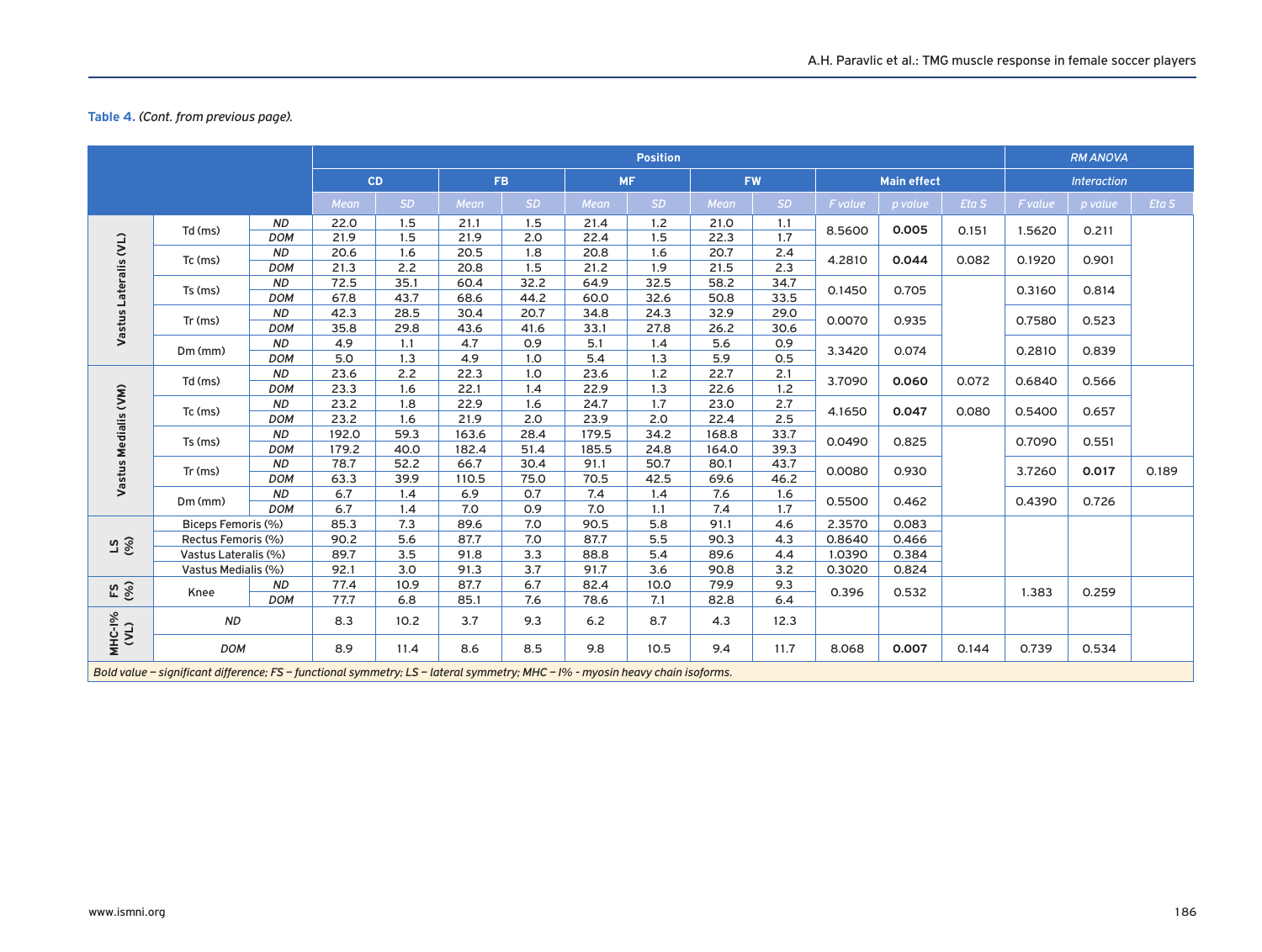|                               |                          |                                                                                                                                                      | <b>Position</b> |       |       |      |           |           |           |      |                |                |        |         |                    |       |
|-------------------------------|--------------------------|------------------------------------------------------------------------------------------------------------------------------------------------------|-----------------|-------|-------|------|-----------|-----------|-----------|------|----------------|----------------|--------|---------|--------------------|-------|
|                               |                          |                                                                                                                                                      |                 | CD    | FB.   |      | <b>MF</b> |           | <b>FW</b> |      |                | Main effect    |        |         | <b>Interaction</b> |       |
|                               |                          |                                                                                                                                                      | Mean            | SD    | Mean  | SD.  | Mean      | <b>SD</b> | Mean      | SD   | <b>F</b> value | p value        | Eta S  | F value | p value            | Eta S |
|                               | Td (ms)                  | <b>ND</b>                                                                                                                                            | 20.1            | 1.2   | 19.4  | 1.3  | 20.4      | 1.9       | 19.6      | 1.3  | 4.0730         | 0.049          | 0.049  | 2.1090  | 0.111              |       |
| Gastrocnemi Lateralis (GL)    |                          | <b>DOM</b>                                                                                                                                           | 19.1            | 1.4   | 19.3  | 0.9  | 20.4      | 1.7       | 19.3      | 1.1  |                |                |        |         |                    |       |
|                               | $Tc$ (ms)                | <b>ND</b>                                                                                                                                            | 19.4            | 2.9   | 19.4  | 1.7  | 20.0      | 2.8       | 19.6      | 2.7  | 0.1570         | 0.694          |        | 0.4010  | 0.753              |       |
|                               |                          | <b>DOM</b>                                                                                                                                           | 19.2            | 2.3   | 19.6  | 1.9  | 20.1      | 2.7       | 19.1      | 1.9  |                |                |        |         |                    |       |
|                               | $Ts$ (ms)                | ND                                                                                                                                                   | 211.0           | 36.1  | 197.0 | 19.6 | 205.4     | 24.3      | 216.8     | 58.2 | 0.4530         | 0.504          |        |         | 0.239              |       |
|                               |                          | <b>DOM</b>                                                                                                                                           | 264.9           | 196.2 | 185.5 | 12.9 | 208.0     | 22.3      | 207.9     | 26.3 |                |                |        | 1.4540  |                    |       |
|                               | Tr(ms)                   | ND                                                                                                                                                   | 25.4            | 6.4   | 21.3  | 3.9  | 27.6      | 7.3       | 41.1      | 46.1 | 0.7020         | 0.406          |        | 1.0110  | 0.396              |       |
|                               |                          | <b>DOM</b>                                                                                                                                           | 25.4            | 13.5  | 23.8  | 6.0  | 26.9      | 8.2       | 31.3      | 13.2 |                |                |        |         |                    |       |
|                               | $Dm$ ( $mm$ )            | <b>ND</b>                                                                                                                                            | 2.8             | 1.0   | 2.6   | 0.5  | 3.1       | 0.7       | 3.5       | 0.9  | 0.6000         | 0.442          |        | 0.4220  | 0.738              |       |
|                               |                          | <b>DOM</b>                                                                                                                                           | 2.9             | 1.0   | 2.8   | 1.0  | 3.1       | 1.0       | 3.5       | 0.9  |                |                |        |         |                    |       |
|                               | Td(ms)                   | <b>ND</b>                                                                                                                                            | 23.3            | 2.5   | 21.3  | 1.3  | 23.2      | 3.0       | 21.9      | 1.3  | 6.0150         | 0.018          | 0.111  | 4.1420  | 0.011              | 0.206 |
|                               |                          | <b>DOM</b>                                                                                                                                           | 21.9            | 1.8   | 21.6  | 1.5  | 22.8      | 2.5       | 21.6      | 1.0  |                |                |        |         |                    |       |
|                               | $Tc$ (ms)                | <b>ND</b>                                                                                                                                            | 22.7            | 1.9   | 22.6  | 1.7  | 22.9      | 2.3       | 21.4      | 2.2  | 0.5760         | 0.452          |        | 2.1310  | 0.109              |       |
| Gastrocnemi Medialis (GM)     |                          | <b>DOM</b>                                                                                                                                           | 21.5            | 1.8   | 22.6  | 3.2  | 23.2      | 2.1       | 21.4      | 1.3  |                |                |        |         |                    |       |
|                               | Ts (ms)                  | <b>ND</b>                                                                                                                                            | 179.9           | 61.4  | 156.6 | 61.8 | 148.2     | 63.0      | 146.7     | 44.6 | 1.0880         | 0.302          |        | 1.8650  | 0.148              |       |
|                               |                          | <b>DOM</b>                                                                                                                                           | 185.6           | 107.3 | 133.1 | 51.1 | 170.7     | 46.6      | 175.7     | 34.5 |                |                |        |         |                    |       |
|                               | Tr(ms)                   | <b>ND</b>                                                                                                                                            | 53.2            | 32.7  | 64.6  | 48.6 | 45.3      | 32.1      | 59.4      | 49.3 | 1.5980         | 0.212          |        | 1.1870  | 0.325              |       |
|                               |                          | <b>DOM</b>                                                                                                                                           | 74.8            | 48.6  | 50.3  | 35.4 | 66.4      | 40.2      | 69.2      | 60.8 |                |                |        |         |                    |       |
|                               | Dm (mm)                  | <b>ND</b>                                                                                                                                            | 2.9             | 1.2   | 3.0   | 0.8  | 3.4       | 1.0       | 3.2       | 0.9  | 0.552          | 0.461          |        | 0.7130  | 0.549              |       |
|                               |                          | <b>DOM</b>                                                                                                                                           | 2.9             | 1.0   | 3.1   | 1.1  | 3.3       | 1.1       | 2.9       | 0.7  |                |                |        |         |                    |       |
|                               | Td (ms)                  | <b>ND</b>                                                                                                                                            | 20.8            | 1.8   | 19.3  | 1.6  | 21.1      | 1.6       | 20.0      | 1.8  | 0.0170         | 0.896          |        | 1.4080  | 0.252              |       |
|                               |                          | <b>DOM</b>                                                                                                                                           | 21.0            | 2.2   | 20.0  | 0.9  | 20.9      | 1.8       | 19.6      | 1.9  |                |                |        |         |                    |       |
|                               | Tc (ms)                  | <b>ND</b>                                                                                                                                            | 17.8            | 2.8   | 18.9  | 1.7  | 17.9      | 1.6       | 17.7      | 2.6  | 12.3600        | 0.001          | 0.205  | 0.8400  | 0.479              |       |
|                               |                          | <b>DOM</b>                                                                                                                                           | 19.2            | 2.2   | 19.3  | 2.2  | 18.7      | 2.4       | 18.4      | 2.0  |                |                |        |         |                    |       |
|                               | Ts (ms)                  | <b>ND</b>                                                                                                                                            | 203.2           | 35.4  | 206.9 | 57.9 | 195.3     | 27.8      | 194.3     | 25.9 | 0.3230         | 0.573          |        | 0.6260  | 0.601              |       |
| <b>Tibialis Anterior (TA)</b> |                          | <b>DOM</b>                                                                                                                                           | 214.9           | 36.3  | 189.8 | 43.8 | 234.7     | 178.6     | 196.2     | 33.5 |                |                |        |         |                    |       |
|                               | Tr(ms)                   | <b>ND</b>                                                                                                                                            | 27.0            | 17.2  | 55.5  | 47.8 | 26.8      | 11.9      | 27.4      | 8.3  | 0.5750         | 0.452          |        | 0.6920  | 0.561              |       |
|                               |                          | <b>DOM</b>                                                                                                                                           | 35.7            | 19.6  | 44.9  | 37.4 | 71.8      | 171.9     | 31.6      | 13.6 |                |                |        |         |                    |       |
|                               | $Dm$ ( $mm$ )            | <b>ND</b>                                                                                                                                            | 1.6             | 0.6   | 1.9   | 0.4  | 1.9       | 0.7       | 2.2       | 0.8  | 0.6350         | 0.430          |        | 0.8140  | 0.492              |       |
|                               |                          | <b>DOM</b>                                                                                                                                           | 4.4             | 10.6  | 1.9   | 0.5  | 2.0       | 0.7       | 2.1       | 0.7  |                |                |        |         |                    |       |
|                               |                          | <b>Gastrocnemius Lateralis</b>                                                                                                                       | 79.33           | 92.7  | 5.2   | 91.5 | 5.5       | 92.6      | 5.6       | 88.7 | 4.4            | 1.3500         | 0.269  |         |                    |       |
| $\frac{1}{5}$                 |                          | <b>Gastrocnemius Medialis</b>                                                                                                                        | 89.33           | 90.3  | 2.1   | 91.7 | 4.1       | 92.1      | 5.6       | 90.1 | 5.4            | 0.6800         | 0.568  |         |                    |       |
|                               | <b>Tibialis Anterior</b> |                                                                                                                                                      | 91.00           | 87.1  | 7.3   | 90.2 | 3.9       | 89.8      | 4.1       | 91.7 | 3.0            | 1.7640         | 0.167  |         |                    |       |
| FS<br>(%)                     | Ankle                    | <b>ND</b>                                                                                                                                            | 83.5            | 8.8   | 89.6  | 5.8  | 85.1      | 5.7       | 83.2      | 8.3  | 7.8620         | 0.007<br>0.141 | 3.2390 | 0.030   | 0.168              |       |
|                               |                          | <b>DOM</b>                                                                                                                                           | 87.9            | 6.5   | 87.6  | 6.4  | 86.7      | 6.8       | 90.3      | 5.2  |                |                |        |         |                    |       |
|                               |                          | Bold value - significant difference; FS - functional symmetry; LS - lateral symmetry; MHC - I% - myosin heavy chain isoforms; VL - Vastus lateralis. |                 |       |       |      |           |           |           |      |                |                |        |         |                    |       |

**Table 5.** Comparisons between limbs of TMG-derived parameters between positions for lower leg muscles only.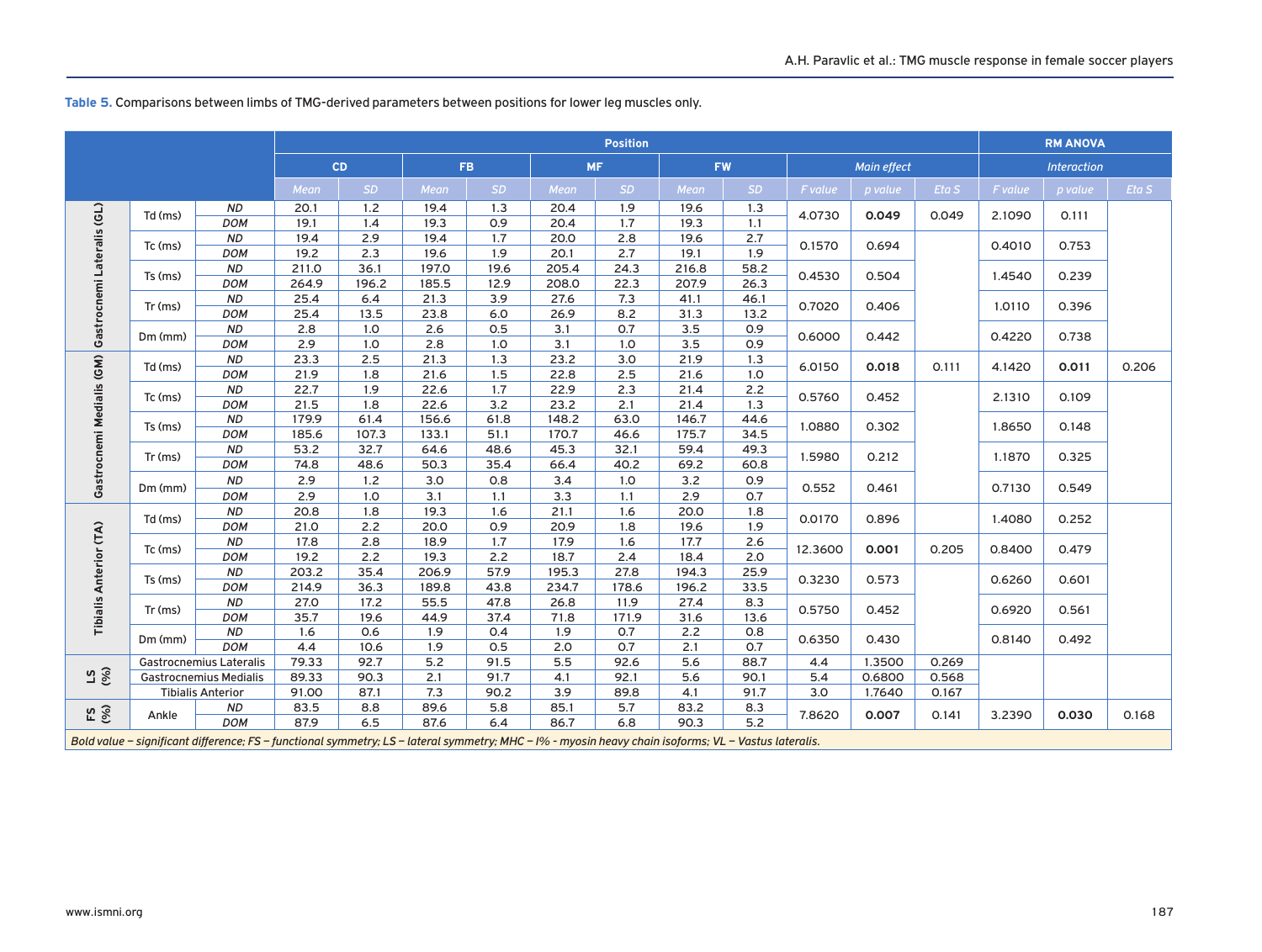on the limb dominance (e.g., Tc was lower in the dominant limb RF and VM, while it showed higher values in VL and TA compared to the non-dominant limb). Furthermore, the MHC-I proportion showed to be significantly higher in the dominant limb, as well as functional symmetry of the dominant limb ankle. Finally, non-significant inter-limb differences were observed for most of the variables assessed when different selections or playing positions were compared.

To the best of our knowledge, this is the first study to show the muscle contractile properties in female soccer players. Overall, we confirmed the validity of the TMG measurements by showing that the mean Tc values of the thigh muscles were highest at BF (29.2 ms), followed by RF (28.2 ms), VM (23.1 ms), and VL (21.2 ms)<sup>26,28,29</sup>. Since, the neuromuscular system has been shown to be affected by an individual's physical activity level<sup>58-60</sup> in exercise modality dependent manner<sup>61</sup>, it was not surprising that muscle contractile properties in female soccer players differ from those reported in older symptomatic population<sup>28</sup>, habitually inactive adults<sup>61</sup>, recreationally active adults<sup>39</sup>, endurance<sup>62</sup> and/or power trained athletes<sup>63</sup>. For example, Tc values in BF, showed that female soccer players have shorter contraction times (29.3 ms) than highly trained amateur road cyclists (42.5 ms)<sup>62</sup>, but longer compared to power trained athletes (14.3 ms)<sup>63</sup> and/or male professional soccer players (26.3 ms)64. The shorter Tc value would indicate muscles with a predominance of fast-twitch muscle fibres<sup>33,34</sup>, and thus shorter Tc in power athletes could most likely be due to training specificity<sup>65-67</sup>, resulting in a greater proportion of fast-twitch fibers i.e., MHC IIa and IIx<sup>65</sup>, compared to the levels observed in the general population (71% vs. 58%)<sup>68</sup>. Fast-twitch muscle fibers tend to shorten faster due to higher myosin ATPase activity and thus can generate more force<sup>69</sup>. In the present study, players were evaluated two weeks before the start of the preparation period for the upcoming season. Therefore, any observed difference between the results of our study examining only female players and those reported for male soccer players could likely be attributed to the study period (pre-season vs. in-season)<sup>64,70</sup>, as MHC content does not differ between genders<sup>68</sup>, but could be altered by training interventions<sup>39,67,71</sup>. Nevertheless, a soccer game demands are known to be sex-specific<sup>46</sup>. Female soccer players covers less total distance during a match and less distance during high intensity and sprint runs<sup>47</sup>, while generally running slower than males<sup>48</sup>, which may lead to different neuromuscular performance patterns of the major muscles acting in soccer<sup>49,50</sup>.

We found significant differences between limbs for the vast majority of variables and muscles examined. In addition to the higher MHC-I content in VL and the functional symmetry of the ankle of the dominant limb, individual TMG-derived parameters such as Td, Tc, and Tr also differed between the dominant and non-dominant limb. Thus, the current study does not support previous findings showing no significant bilateral differences in male professional soccer players<sup>44,45,72,73</sup> and futsal players<sup>43</sup>. Limb dominance in the present study was defined as that with which players kick the ball<sup>54</sup>. Therefore, repetitive activity consisting of highspeed contraction movements such as ball kicking, jumping, and sprinting, in conjunction with other training modalities, may lead to positive neuromuscular adaptation seen through greater recruitment of fast-twitch muscle fibres<sup>64,71,74</sup>. Interestingly, Tc values were higher in the dominant limb VL, while lower in RF and VM compared to the non-dominant limb muscles. Further testing using the multiple linear regression model to estimate MHC-I content showed that the dominant limb VL has a 3% higher MHC-I content compared to the non-dominant limb. These results correlate quite well with previous findings where unequal changes in TMG responses were found in BF and RF dominant limb after soccer-specific training71,75.

TMG has been extensively used to measure muscle adaptations in different settings<sup>26-28</sup>. Although several time and distance-related parameters of muscle contraction could be derived from TMG response, Tc and Dm proved to be the most reliable<sup>29-31</sup> and clinically relevant<sup>26,28,32</sup>. Shorter Tc values would indicate a muscles with predominance of fast-twitch muscle fibres $33,34$ , whereas Dm provides an information about the muscle structure i.e., increased Dm correlates well with decreased muscle stiffness<sup>26</sup>. Present investigation failed to find any differences in Dm regardless of muscle assessed. However, consistent with previous findings conducted in male soccer players $45$ , we found higher Tr in the dominant limb RF compared to the nondominant limb. Changes in Dm and Tr were found to be the most sensitive measures of muscle fatigue<sup>35,36</sup>, with higher values indicating a fatigued state<sup>36</sup> and/or, in the case of pathology such as ACL injury, may indicate a less fatigueresistant muscle<sup>37</sup>. Therefore, the present results suggest that the dominant limb RF may be prone to fatigue earlier during exercise<sup>37</sup>. The RF plays a very important role in soccer-specific movements such as sprinting and kicking the ball74,76. It is the only muscle within the quadriceps muscle group that acts across two major lower body joints and thus regulates knee flexion and/or or hip extension. Given a high velocity of movements involved in, RF showed to be the most frequently injured muscle of the quadriceps muscle group<sup>77,78</sup>, with long return to play time ranging from four<sup>79</sup> to eight months<sup>80</sup>. The clinical significance of the current findings has been previously confirmed $41$ , showing that the Tr of the ACL-injured limb of RF was greater than that of the non-injured side after ACL reconstruction surgery. The extent to which these findings, collected from injury-free female soccer players, may have clinical significance as a valuable indicator for prevention of future injuries remains to be determined. Unlike other research carried out in male soccer players<sup>64</sup>, we did not find any significant difference for inter-limb asymmetries between selections and/or playing positions. The reason for this observation may lie in the study period, i.e. before the start of the preparation period for the upcoming season, when neuromuscular performance normally declines regardless of age and or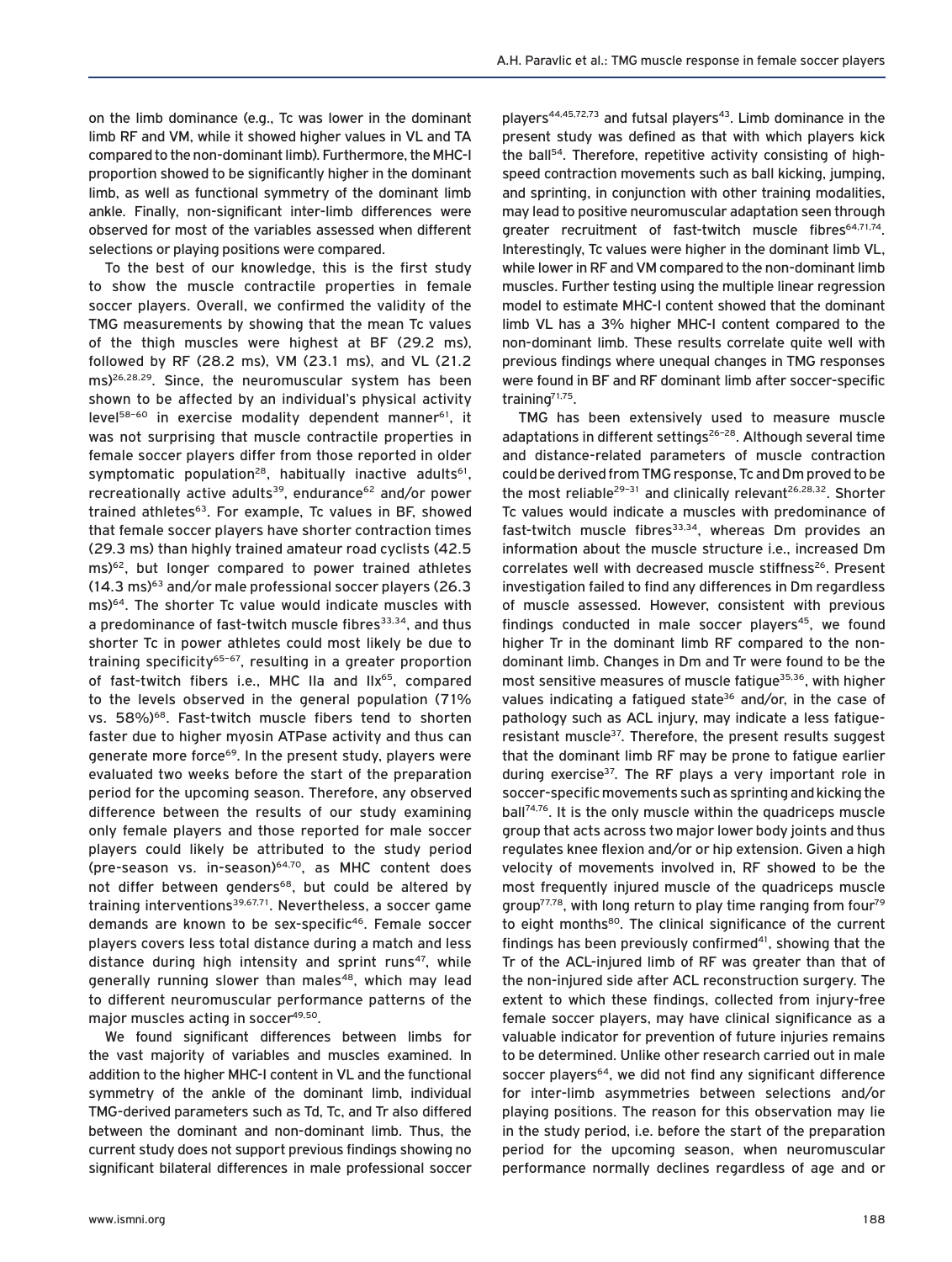trainability level<sup>81</sup> making it difficult to distinguish between highly trained and less trained athletes.

We are aware that our research may have some limitations. We used technology that measures neuromuscular performance under static conditions in the supine position, which is different from soccer-specific requirements. However, the assessment of an individual skeletal muscle belly, providing multiple contractile parameters from a single assessment, has provided new insights in the study of asymmetries in female soccer. Future studies aimed at investigating muscle contractile properties between different training periods, the value of TMG-derived parameters for injury prediction, and the relationship between muscle contractile properties and other sport-related performance measures in female soccer players are warranted.

# **Conclusion**

Given the differences found between the limbs in the whole sample studied, it is necessary to examine both limbs to gather a more in-depth understanding of underlying mechanisms related to neuromuscular functions in female soccer players. We found that Tc levels in female soccer players were higher than those observed in male soccer players in the published literature. This is likely due to the study period, training specificity, and different match demands, which should be investigated in future studies examining differences in neuromuscular profiles between female and male soccer players. Finally, we found no differences in the asymmetry of TMG parameters between different selections and playing positions. Thus, future studies investigating TMG parameters with other well-established measures of neuromuscular function such as isokinetic strength, jumping ability and running speed in female soccer players are warranted.

#### *Funding*

*Measurements were performed in the framework of the national project funded by the Ministry of Education, Science and Sport (project ID: C3330-21-406065) and Slovenian Sports Foundation (project ID: D5-21-024). Also, this project was supported by the Slovenian Research Agency (ARRS) (project ID: P5-0147 entitled "The kinesiology of mono-structured, poly-structured and conventional sports," project manager: Prof. dr. Matej Supej).*

#### *Acknowledgements*

*The authors would like to thank the participants enrolled in the study.*

## **References**

- 1. Datson N, Hulton A, Andersson H, et al. Applied physiology of female soccer: An update. Sport Med 2014;44(9):1225-1240.
- 2. McCall A, Dupont G, Ekstrand J. Injury prevention strategies, coach compliance and player adherence of 33 of the UEFA Elite Club Injury Study teams: A survey of teams' head medical officers. Br J Sports Med 2016;50(12):725-730.
- 3. Talpey SW, Siesmaa EJ. Sports Injury Prevention: The Role of the Strength and Conditioning Coach. Strength Cond J 2017;39(3):14-19.
- 4. Fanchini M, Steendahl IB, Impellizzeri FM, et al. Exercise-Based Strategies to Prevent Muscle Injury in Elite Footballers: A Systematic Review and Best Evidence Synthesis. Sport Med 2020;50(9):1653-1666.
- 5. Hughes T, Sergeant JC, van der Windt DA, Riley R, Callaghan MJ. Periodic Health Examination and Injury Prediction in Professional Football (Soccer): Theoretically, the Prognosis is Good. Sport Med 2018; 48(11):2443-2448.
- 6. Bishop C, Turner A, Read P. Effects of inter-limb asymmetries on physical and sports performance: a systematic review. J Sports Sci 2018;36(10):1135- 1144.
- 7. Ueberschär O, Fleckenstein D, Warschun F, Kränzler S, Walter N, Hoppe MW. Measuring biomechanical loads and asymmetries in junior elite long-distance runners through triaxial inertial sensors. Sport Orthop Traumatol 2019;35(3):296-308.
- 8. Fohanno V, Nordez A, Smith R, Colloud F. Asymmetry in elite rowers: effect of ergometer design and stroke rate. Sport Biomech 2015;14(3):310-322.
- 9. Pajek MB, Hedbávný P, Kalichová M, Čuk I. The asymmetry of lower limb load in balance beam routines. Sci Gymnast J 2016;8(1):5-13.
- 10. Fousekis K, Tsepis E, Vagenas G. Lower limb strength in professional soccer players: Profile, asymmetry, and training age. J Sport Sci Med 2010;9(3):364-373.
- 11. Ruas C V., Minozzo F, Pinto MD, Brown LE, Pinto RS. Lower-extremity strength ratios of professional soccer players according to field position. J Strength Cond Res 2015;29(5):1220-1226.
- 12. Loturco I, Pereira LA, Kobal R, et al. Do asymmetry scores influence speed and power performance in elite female soccer players? Biol Sport 2019;36(3):209- 216.
- 13. Pardos-Mainer E, Casajús JA, Gonzalo-Skok O. Adolescent female soccer players' soccer-specific warmup effects on performance and inter-limb asymmetries. Biol Sport 2019;36(3):199-207.
- 14. Ergün M, Işlegen Ç, Taşkiran E. A cross-sectional analysis of sagittal knee laxity and isokinetic muscle strength in soccer players. Int J Sports Med 2004;25(8):594-598.
- 15. Magalhães J, Oliveira J, Ascensão A, Soares J. Concentric quadriceps and hamstrings isokinetic strength in volleyball and soccer players. J Sports Med Phys Fitness 2004;44(2):119-125.
- 16. Voutselas V, Papanikolaou Z, Soulas D, Famisis K. Years of training and hamstring-quadriceps ratio of soccer players. Psychol Rep 2007;101(3 I):899-906.
- 17. Lockie R, Callaghan S, Berry S, et al. Relationship between unilateral jumping ability and asymmetry on multidirectional speed in team-sport athletes. J Strength Cond Res 2014;28(12):3557-3566.
- 18. Loturco I, Pereira LAR, Abad K, et al. Functional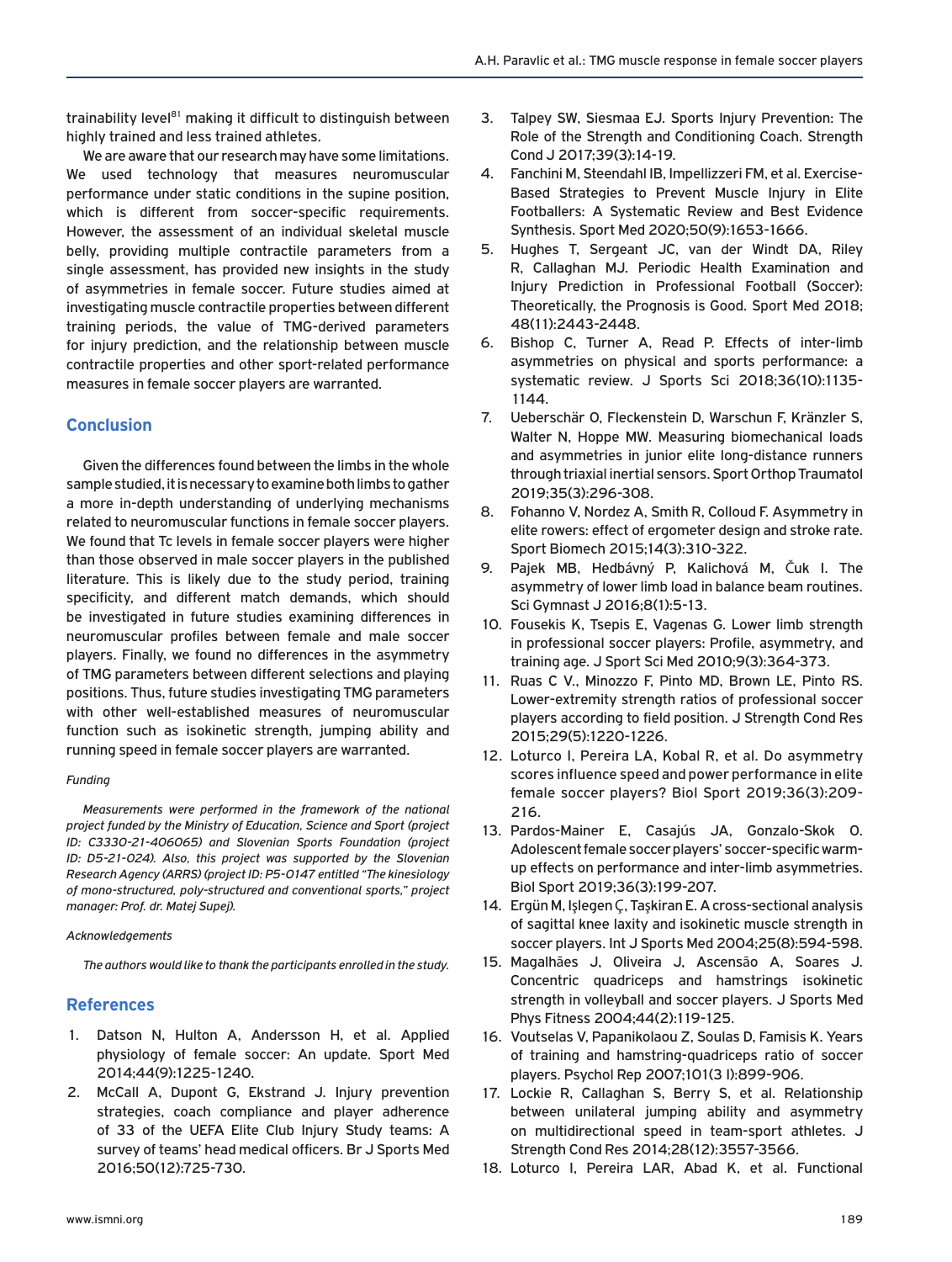Screening Tests: Interrelationships and Ability to Predict Vertical Jump Performance. Int J Sports Med 2018; 39(3):189-197.

- 19. Barber SD, Noyes FR, Mangine RE, McCloskey JW, Hartman W. Quantitative assessment of functional limitations in normal and anterior cruciate ligament-deficient knees. Clin Orthop Relat Res 1990;(255):204-214.
- 20. Bishop C. Interlimb Asymmetries: Are Thresholds a Usable Concept? Strength Cond J 2021;43(1):32-36.
- 21. Knapik JJ, Bauman CL, Jones BH, Harris JM, Vaughan L. Preseason strength and flexibility imbalances associated with athletic injuries in female collegiate athletes. Am J Sports Med 1991;19(1):76-81.
- 22. Noyes FR, Barber SD, Mangine RE. Abnormal lower limb symmetry determined by function hop tests after anterior cruciate ligament rupture. Am J Sports Med 1991;19(5):513-518.
- 23. Maloney S. The Relationship Between Asymmetry and Athletic Performance: A Critical Review. J Strength Cond Res 2019;33(9):2579-2593.
- 24. Souissi S, Chaouachi A, Burnett A, et al. Leg asymmetry and muscle function recovery after anterior cruciate ligament reconstruction in elite athletes: a pilot study on slower recovery of the dominant leg. Biol Sport 2020;37(2):175-184.
- 25. Gandevia SC. Spinal and supraspinal factors in human muscle fatigue. Physiol Rev 2001;81(4):1725-1789.
- 26. Pišot R, Narici MV, Šimunič B, et al. Whole muscle contractile parameters and thickness loss during 35-day bed rest. Eur J Appl Physiol 2008;104(2):409-414.
- 27. Zubac D, Paravlić A, Koren K, Felicita U, Bostjan S. Plyometric exercise improves jumping performance and skeletal muscle contractile properties in seniors. J Musculoskelet Neuronal Interact 2019;19(1):38-49.
- 28. Paravlić, Pisot R, Simunic B. Muscle-specific changes of lower extremities in the early period after total knee arthroplasty: Insight from tensiomyography. J Musculoskelet Neuronal Interact 2020;20(3):390-397.
- 29. Šimunič B. Between-day reliability of a method for non-invasive estimation of muscle composition. J Electromyogr Kinesiol 2012;22(4):527-530.
- 30. Paravlić, Zubac D, Šimunič B. Reliability of the twitch evoked skeletal muscle electromechanical efficiency: A ratio between tensiomyogram and M-wave amplitudes. J Electromyogr Kinesiol 2017;37:108-116.
- 31. Tous-Fajardo J, Moras G, Rodríguez-Jiménez S, Usach R, Doutres DM, Maffiuletti NA. Inter-rater reliability of muscle contractile property measurements using noninvasive tensiomyography. J Electromyogr Kinesiol 2010;20(4):761-766.
- 32. Šimunic B, Degens H, Rittweger J. Noninvasive Estimation of Myosin Heavy Chain Composition in Human Skeletal Muscle. Med Sci Sport Exerc Sport Exerc 2011;d(February):27-30.
- 33. Valenčič V, Knez N. Measuring of skeletal muscles' dynamic properties. Artif Organs 1997;21(3):240-242.
- 34. Dahmane R, Djordjevič S, Šimunič B, Valenčič V. Spatial fiber type distribution in normal human muscle: Histochemical and tensiomyographical evaluation. J Biomech 2005;38(12):2451-2459.
- 35. Križaj D, Šimunič B, Žagar T. Short-term repeatability of parameters extracted from radial displacement of muscle belly. J Electromyogr Kinesiol 2008;18(4):645-651.
- 36. García-Manso JM, Rodríguez-Ruiz D, Rodríguez-Matoso D, de Yves S, Sarmiento S, Quiroga M. Assessment of muscle fatigue after an ultraendurance triathlon using tensiomyography (TMG). J Sports Sci 2011;29(6):619-625.
- 37. Alentorn-Geli E, Alvarez-Diaz P, Ramon S, et al. Assessment of neuromuscular risk factors for anterior cruciate ligament injury through tensiomyography in male soccer players. Knee Surgery, Sport Traumatol Arthrosc 2015;23(9):2508-2513.
- 38. Hunter, Galloway SDR, Smith IJ, et al. Assessment of eccentric exercise-induced muscle damage of the elbow flexors by tensiomyography. J Electromyogr Kinesiol 2012;22(3):334-341.
- 39. Zubac D, Šimunič B. Skeletal Muscle Contraction Time and Tone Decrease After 8 Weeks of Plyometric Training. J Strength Cond Res 2017;31(6):1610-1619.
- 40. Seijas R, Marín M, Rivera E, et al. Gluteus maximus contraction velocity assessed by tensiomyography improves following arthroscopic treatment of femoroacetabular impingement. Knee Surgery, Sport Traumatol Arthrosc 2018;26(3):976-982.
- 41. Alvarez-Diaz P, Alentorn-Geli E, Ramon S, et al. Effects of anterior cruciate ligament reconstruction on neuromuscular tensiomyographic characteristics of the lower extremity in competitive male soccer players. Knee Surgery, Sport Traumatol Arthrosc 2015;23(11):3407-3413.
- 42. Alentorn-Geli E, Alvarez-Diaz P, Ramon S, et al. Assessment of gastrocnemius tensiomyographic neuromuscular characteristics as risk factors for anterior cruciate ligament injury in male soccer players. Knee Surgery, Sport Traumatol Arthrosc 2015;23(9):2502- 2507.
- 43. López-Fernández J, García-Unanue J, Sánchez-Sánchez J, Colino E, Hernando E, Gallardo L. Bilateral asymmetries assessment in elite and sub-elite male futsal players. Int J Environ Res Public Health 2020;17(9):1-11.
- 44. Gil S, Loturco I, Tricoli V, et al. Tensiomyography parameters and jumping and sprinting performance in Brazilian elite soccer players. Sport Biomech 2015; 14(3):340-350.
- 45. Alvarez-Diaz P, Alentorn-Geli E, Ramon S, et al. Comparison of tensiomyographic neuromuscular characteristics between muscles of the dominant and non-dominant lower extremity in male soccer players. Knee Surgery, Sport Traumatol Arthrosc 2014;24(7):2259-2263.
- 46. Pedersen AV, Aksdal IM, Stalsberg R. Scaling demands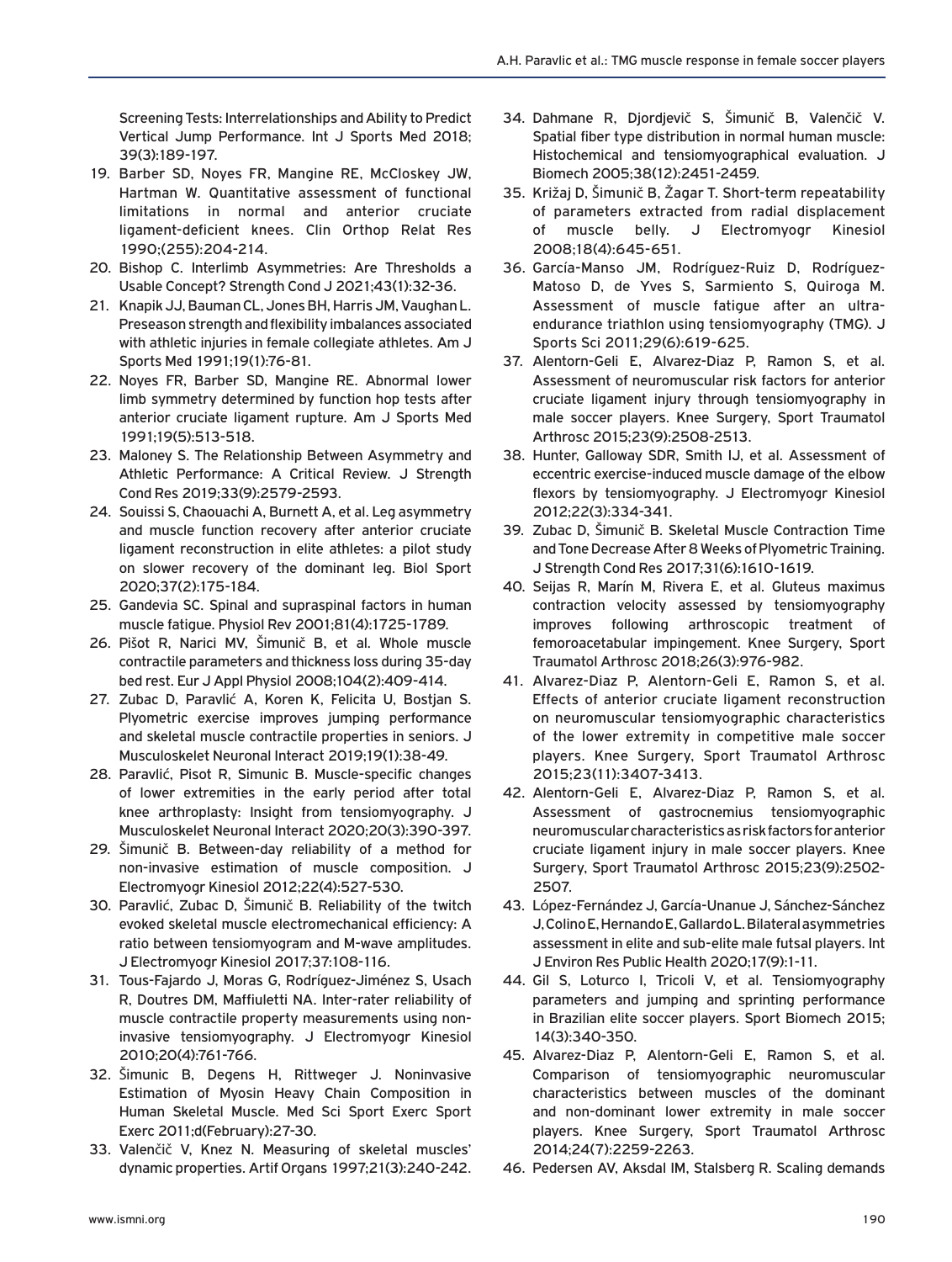of soccer according to anthropometric and physiological sex differences: A fairer comparison of men's and women's soccer. Front Psychol 2019;10(APR):1-11.

- 47. Bradley PS, Dellal A, Mohr M, Castellano J, Wilkie A. Gender differences in match performance characteristics of soccer players competing in the UEFA Champions League. Hum Mov Sci 2014;33(1):159-171.
- 48. Baumgart C, Freiwald J, Hoppe M. Sprint Mechanical Properties of Female and Different Aged Male Top-Level German Soccer Players. Sports 2018;6(4):161.
- 49. Lehnert M, Croix MDS, Zaatar A, Lipinska P, Stastny P. Effect of a simulated match on lower limb neuromuscular performance in youth footballers - a two year longitudinal study. Int J Environ Res Public Health 2020;17(22):1- 17.
- 50. Reilly T, Drust B, Clarke N. Muscle fatigue during football match-play. Sport Med 2008;38(5):357-367.
- 51. Brophy R, Silvers HJ, Gonzales T, Mandelbaum BR. Gender influences: The role of leg dominance in ACL injury among soccer players. Br J Sports Med 2010;44(10):694-697.
- 52. Giza E, Mithöfer K, Farrell L, Zarins B, Gill T. Injuries in women's professional soccer. Br J Sports Med 2005; 39(4):212-216.
- 53. Ireland ML. The female ACL: Why is it more prone to injury? J Orthop 2016;13(2):A1-A4.
- 54. Abazovíc E, Kovəcevíc E, Kovəc S, Bradíc J. The effect of training of the non-dominant knee muscles on ipsiand contralateral strength gains. Isokinet Exerc Sci 2015;23(3):177-182.
- 55. Delagi E, Iazzetti J, Perotto A, Morrison D. Anatomical Guide for the Electromyographer: The Limbs and Trunk.; 2011.
- 56. Cole TJ, Altman DG. Statistics Notes: What is a percentage difference? BMJ 2017;358(August):3663.
- 57. Cohen J. Statistical Power Analysis for the Behavioral Sciences. 2nd Editio. Lawrence Erlbaum Associates; 1988.
- 58. Milanović Z, Pantelić S, Trajković N, Sporiš G, Kostić R, James N. Age-related decrease in physical activity and functional fitness among elderly men and women. Clin Interv Aging 2013;8:549-556.
- 59. Grimby G, Saltin B. The ageing muscle. Clin Physiol 1983;3(3):209-218.
- 60. Šimunič B, Koren K, Rittweger J, et al. Tensiomyography detects early hallmarks of bed-rest-induced atrophy before changes in muscle architecture. J Appl Physiol 2019;126(4):815-822.
- 61. Šimunic B, Pišot R, Rittweger J, Degens H. Agerelated Slowing of Contractile Properties Differs between Power-, Endurance- and non-athletes; a Tensiomyographic Assessment. J Gerontol A Biol Sci Med Sci 2018;1.
- 62. García García O. Preseason Neuromuscular Profile of Knee Extensor and Flexor Muscles in Elite Amateur Road Cyclist's Assessment through Tensiomyography. Ann Sport Med Res 2015;2(January):1-6.
- 63. Loturco I, Gil S, Laurino CFDS, Kobal HRR, Abad CCC, Nakamura FY. Differences in muscle mechanical properties between elite power and endurance athletes: A comparative study. J Strength Cond Res 2015;29(6):1723-1728.
- 64. Rey E, Lago-Peñas C, Lago-Ballesteros J. Tensiomyography of selected lower-limb muscles in professional soccer players. J Electromyogr Kinesiol 2012;22(6):866-872.
- 65. Trappe S, Luden N, Minchev K, Raue U, Jemiolo B, Trappe TA. Skeletal muscle signature of a champion sprint runner. J Appl Physiol 2015;118(12):1460-1466.
- 66. Trappe S, Williamson D, Godard M, Porter D, Rowden G, Costill D. Effect of resistance training on single muscle fiber contractile function in older men. J Appl Physiol 2000;89(1):143-152.
- 67. Andersen JL, Aagaard P. Effects of strength training on muscle fiber types and size; consequences for athletes training for high-intensity sport. Scand J Med Sci Sport 2010;20(SUPPL. 2):32-38.
- 68. Staron RS, Hagerman FC, Hikida RS, et al. Fiber type composition of the vastus lateralis muscle of young men and women. J Histochem Cytochem 2000;48(5):623- 629.
- 69. Bárány M. ATPase activity of myosin correlated with speed of muscle shortening. J Gen Physiol 1967;50(6).
- 70. Garcia-Garcia O, Cancela-Carral JM, Martinez-Trigo R, Serrano-Gomez V. Differences in the contractile properties of the knee extensor and flexor muscles in professional road cyclists during the season. J Strength Cond Res 2013;27(10):2760-2767.
- 71. Rusu LD, Cosma GG, Cernaianu SM, et al. Tensiomyography method used for neuromuscular assessment of muscle training. J Neuroeng Rehabil 2013;10(1):1-8.
- 72. García-García O, Serrano-Gómez V, Hernández-Mendo A, Morales-Sánchez V. Baseline Mechanical and Neuromuscular Profile of Knee Extensor and Flexor Muscles in Professional Soccer Players at the Start of the Pre-Season. J Hum Kinet 2017;58(1):23-34.
- 73. Garcia-Garcia O, Serrano-Gómez V, Cuba-Dorado A. Evolution of the lateral symmetry of the limbs of professional footballers during the season. Strength Cond 2011;25(March).
- 74. Manolopoulos E, Papadopoulos C, Kellis E. Effects of combined strength and kick coordination training on soccer kick biomechanics in amateur players. Scand J Med Sci Sport 2006;16(2):102-110.
- 75. Loturco I, Pereira LA, Kobal R, et al. Muscle contraction velocity: A suitable approach to analyze the functional adaptations in elite soccer players. J Sport Sci Med 2016;15(3):483-491.
- 76. Kellis E, Katis A. Biomechanical characteristics and determinants of instep soccer kick. J Sport Sci Med 2007;6(June):154-165.
- 77. Woods C, Hawkins R, Hulse M, Hadson A. The Football Association medical research programme: An audit of